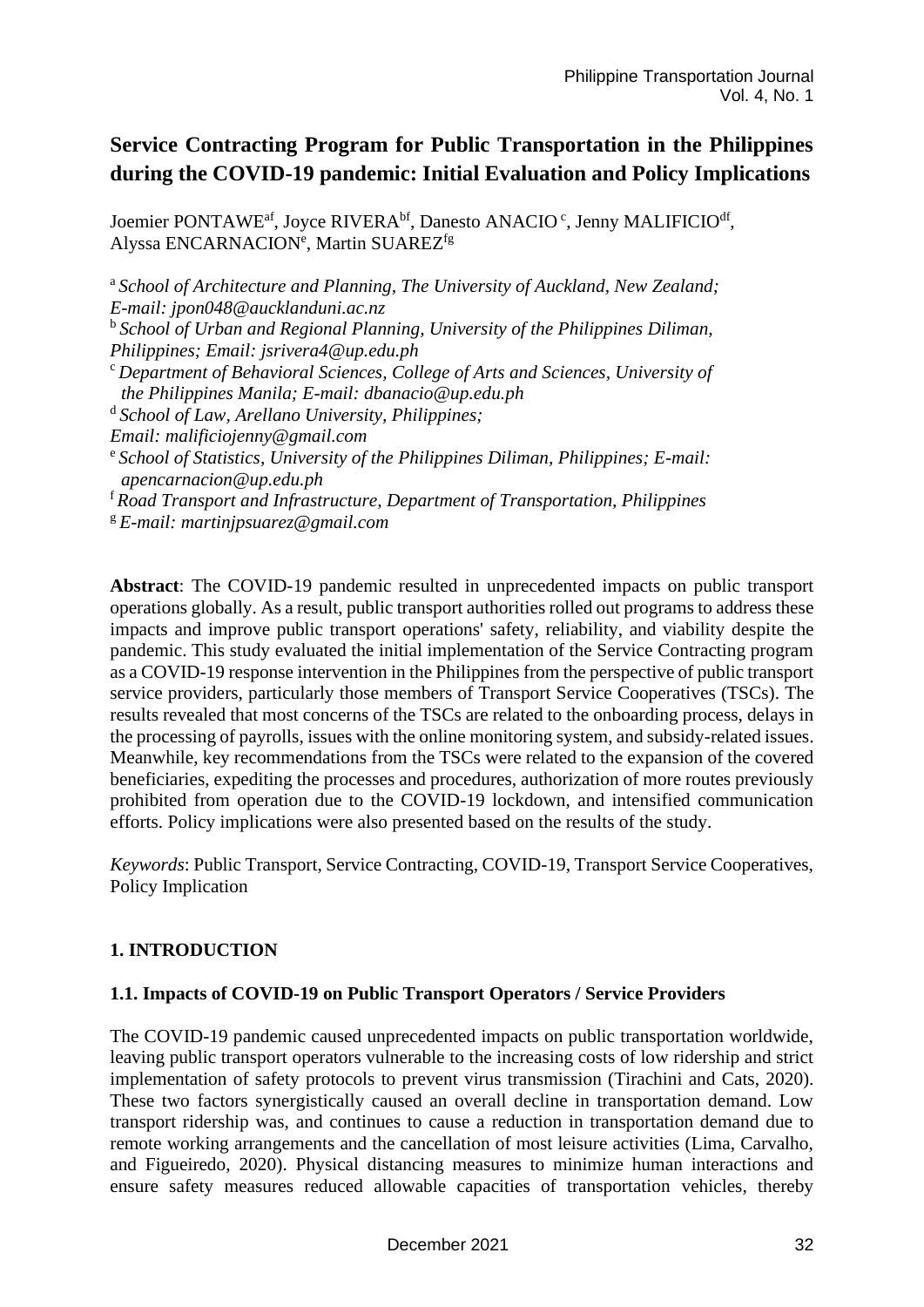reducing land, sea, and air travels across domestic and international scales (Betarelli Junior et al., 2021).

As a result of reduced transportation demand, operations and revenue generation have also significantly dropped. Bankruptcy is a significant challenge for transportation service providers due to a lack of revenue (Tirachini and Cats, 2020). In the United States, the overall losses of the Metropolitan Transportation Authority (MTA) were estimated to be US\$7–8.5 billion from March to June 2020 and reached US\$12 billion in September 2020 (Rothengatter et al., 2021). While high-income countries can provide significant aid to reduce financial risks, this may not be true in developing countries where the public transport sector lacks proper support from the government through subsidies and regulations to protect the transportation workforce (Tirachini and Cats, 2020; Gwilliam, 2003). Lockdowns with restricted movements and decreased public transport also reduce profits for the private sector, including small and medium enterprises.

In Brazil, the drop in passenger demand and the reduction in revenues for urban public transport had accumulated losses of around US\$ 2.35 billion during the period covering March 2020 to February 2021 (NTU, 2021). The latest edition of the Brazilian survey, carried out by the National Transport Confederation (CNT), shows that 86.7% of the road transport sector companies believe they will close 2021 at a loss (CNT 2021). According to the National Association of Urban Transport Companies (NTU) (2020), public transport companies are becoming bankrupt in Brazil because of the crisis. Although Brazilian transportation companies have implemented certain adjustments to stay profitable, these involved suspending employment contracts and reducing wages (NTU, 2021).

Other studies accounted for relationships among drops in passenger demand, public transport disruption, and additional transportation costs, although results vary. In San Francisco, USA, a 5% disruption of public transport operations resulted in a 51% increase in transportation costs. In comparison, a similar level of disruption in Los Angeles resulted in a 9% increase in costs (Kurth et al., 2020). Faced with patronage reduction, reducing the fleet and the frequency of transportation services would be common options for transportation companies and government regulators (Lima, Carvalho, and Figueiredo, 2020).

Despite periods of recovery, both road transport (8.82%) and air transport (31.94%) accumulated losses in 2020 in terms of revenue and volume of service (NTU, 2020). Firms with financial hardship may declare bankruptcy during such scenarios or be swallowed up by larger firms with significant financial capacity (Lima, Carvalho, and Figueiredo, 2020). Fixed costs and lack of operating revenues may even persist post-COVID-19 or under the "New Normal" and may continue posing financial difficulties on transportation service operators, causing efforts to down-size operations (Lima, Carvalho, and Figueiredo, 2020; Rothengatter et al., 2021).

In the Philippines, the public transport system has also suffered severe blows. Within the first six months of community quarantine (i.e., March to September 2020), transit stations experienced the most significant decrease in ridership, reaching -63 (with the national average being -42.4). The sharp decline was also due to the sudden and strict lockdown regulations, which further prevented commuters from taking mass transit (Hasselwander et al., 2021). The land transport sector was significantly affected by the community quarantines in the Philippines, especially since 2.4 million commuters are estimated to use land public transport post-COVID. One thousand four hundred twenty-nine (1,429) employed drivers (3.47% of total employed Filipinos) were estimated to be displaced as a result (Ugay et al., 2020).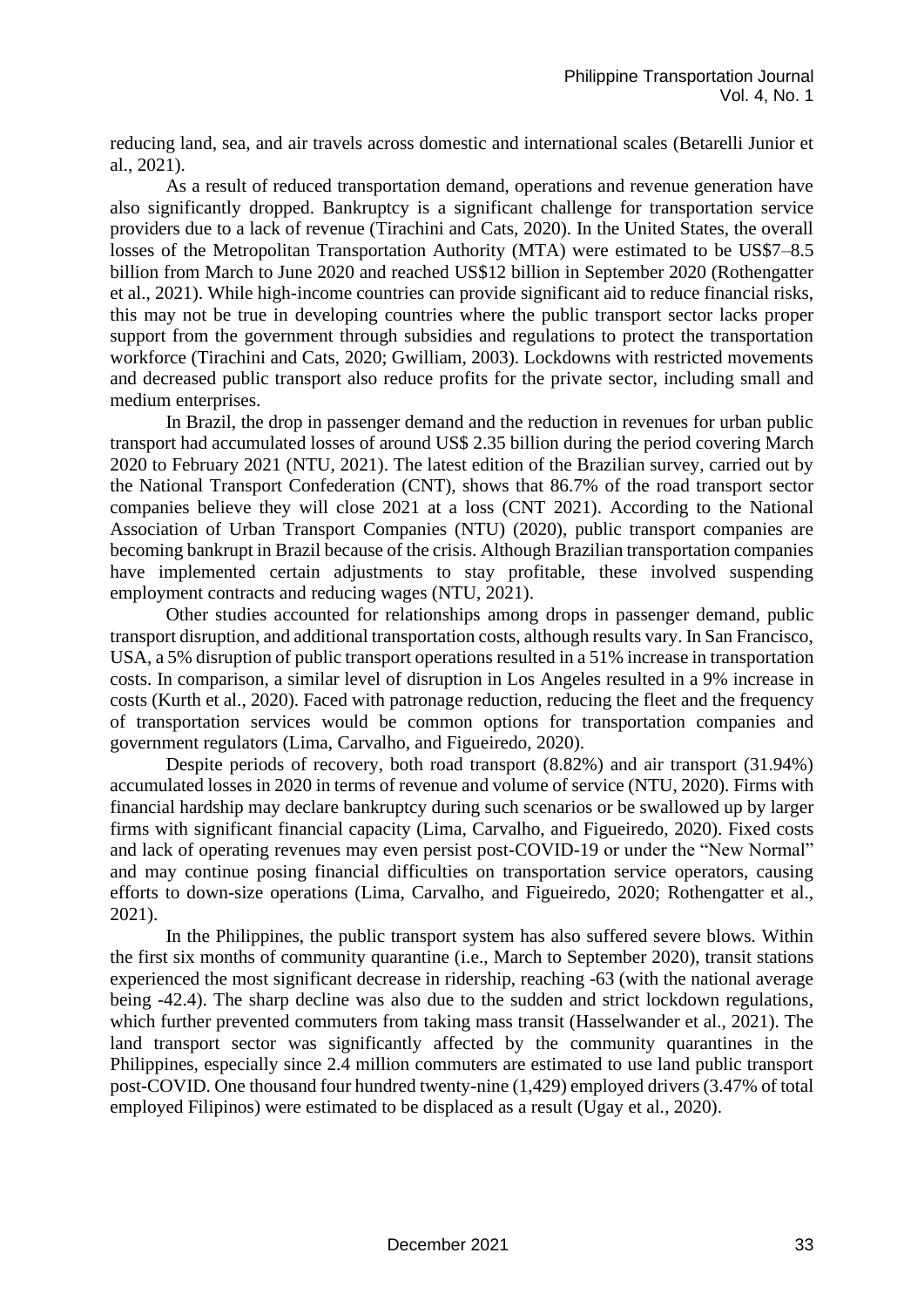#### **1.2. Behavioral Implications of COVID-19 on Transportation**

In addition to lost revenues, social perceptions of risks of infection from public transportation have also been observed. In a survey conducted in Japan, more than 60% think that infection risk is higher when riding congested public transport vehicles (Ding and Zhang, 2021). In China, 80% consider public transport and taxi or taxi-hailing associated with high infectious risk (Tan and Ma, 2021). In Poland, 40% of people who minimized their use of public transportation pointed out fear of infection due to their decision (Przybylowski et al., 2021). In Canada, perceived risks to health and safety, peace of mind, and travel experience were determinants of decisions to reduce the use of public transportation (Labont´e-LeMoyne et al., 2020).

It is essential to point out that scientific evidence of viral transmission in enclosed spaces may influence negative perceptions about public transit safety (Rothengatter et al., 2021). For instance, Shen et al. (2020) examined existing evidence and reported several cases suggesting a strong association between COVID-19 transmission and air/train travel. It was also discussed in the same study that individuals in the exposed bus (Bus #2) were 41.5 (95% CI, 2.6–669.5) times more likely to be infected with COVID-19. An antithesis to the results, Ramirez et al. (2021) presented that of 15 buses involving 462 student passengers, no cases of COVID-19 were related to transmission during travel despite biweekly and then weekly asymptomatic screening in the first seven months of the 2020-2021 school year, and while community transmission was at its peak. However, it emphasized the use of simple mitigation on buses, including ventilation with open windows, mandatory masking, and students were allowed to sit in every row if necessary. Due to the above, the implementation of protective measures such as the enforcement of wearing personal protective equipment (mainly facemasks), physical distancing regulations, no-contact transactions, among other state-sanctioned strategies, may also affect risk perceptions for using public transportation (Rothengatter et al., 2021).

Public transportation restrictions have led to increased reliance on private vehicles. Private car ridership increased during the pandemic, which mainly included the modal shift of individuals who previously relied on public transport before lockdowns (Hasselwander et al., 2021; Rothengatter et al., 2021). This is prevalent among countries with limited transport options and active mobility infrastructure. Private car trips have also significantly increased due to lessened public transportation options worldwide, such as Turkey (Shakibaei et al., 2020), India (Pawar et al., 2020), Greece (Tarasi et al., 2021), Hungary (Bucsky, 2020), Pakistan (Abdullah et al. 2021), among other countries.

Apart from private vehicles, a marked shift to non-motorized transport was also observed. In Germany, people felt safer using a bike, in addition to using their private vehicles, for mobility concerns compared to pre-COVID-19 times (DLR, 2020). A similar phenomenon was observed in Canada, where most commuters intended to increase the use of cars and bikes and reduce other travel modes (especially subway, bus, and taxi) after stay-at-home orders were lifted (Labont´e-LeMoyne et al., 2020). Worldwide, a significant shift from public transport to walking (42.3%), using a bicycle (35.6%), or private cars (64.8%) occurred due to the pandemic (Zhang et al. 2021).

### **1.3. COVID-19 Programs Implemented for Public Transport Operators / Service Providers**

To overcome the uncertainties and disruptions caused by the pandemic, a collaborative relationship between the private and public sectors needs to be established (Lima, Carvalho, and Figueiredo, 2020). The role of science, community-based planning, and technological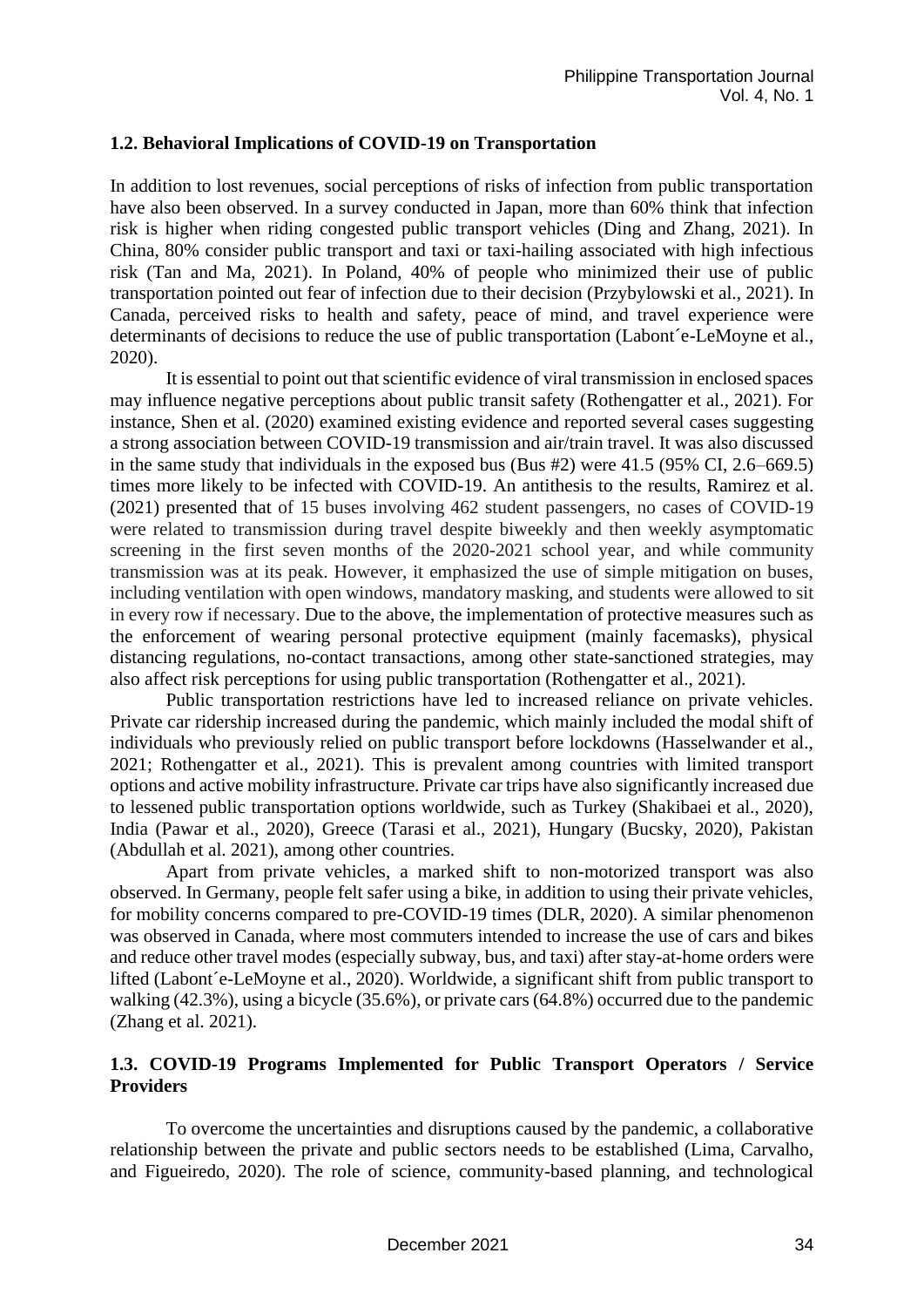innovations are also highlighted, especially in capturing regular public transport users who may switch to application-based transport services (Lima, Carvalho, and Figueiredo, 2020). Most importantly, mitigating the rise in private ridership would entail building trust in public transport (Shokouhyar et al., 2021) and providing better infrastructure for active mobility and non-motorized transport (Arellana, Márquez & Cantillo, 2020).

Implementing transportation-related issues, however, requires inevitable trade-offs. For example, transportation mode efficiency and variety need to be considered to account for the quality and quantity of transportation services. Meanwhile, compliance with physical distancing measures resulting in reduced vehicle capacity, solutions involve not only accounting for inefficiency from an operator's perspective (i.e., expected less frequency adjustments for trips, longer waiting times in the post-crisis phase, etc.) but also the allotment of additional resources to maintain a certain quality of service dependent upon available transportation demand (Tirachini and Cats, 2020).

A common approach for helping improve public transportation outcomes during the pandemic involved economic stimulus programs. The use of stimulus funding packages, such as indirect fiscal support measures (e.g., tax reductions or deferrals) or direct financial aids for improving the attractiveness of public transportation modes could restore confidence in more sustainable transport modes and contribute to higher resilience of the transportation systems. (Rothengatter et al., 2021). In Russia, nearly US\$ 1.82 – 2.03 million were spent on the functioning of the Tyumen CPPT system during April–May 2020. The government financial aid supported the high quality of the transport service in Tyumen in the period of the COVID-19 pandemic and allowed the city administration to overcome the crisis. (Petrov and Petrova, 2020).

In New York, USA, government subsidies helped prevent a reduction in passenger services within the city by 40% and by 50% for commuter rail lines. In contrast, a US\$ 25 billion package in 2020 helped the public transport service maintain its operations (FTA, 2020). In Japan, a review by Rothengatter et al., (2021) estimated about US\$ 11 billion was allotted by the government to support transportation-related activities. In the European Union, the European Commission approved around US\$ 7 billion to cover for losses (70–90% decline of ridership) of regional and local public transport services incurred between 1 March and August 31, 2020 (Rothengatter et al., 2021). In London, United Kingdom, around US\$ 2 billion was allotted as economic aid for the transportation sector (Flores Filho, 2021). For South America, the Chile government has agreed to compensate bus operators for the loss in demand (up to 80%) in its capital city, Santiago (Department for Transport United Kingdom, 2020), while a Special Emergency Regime for Urban and Metropolitan Public Transport to reduce the taxes levied on transportation services and a Guarantee Fund of Operations (GFO) for micro and small businesses by the Brazilian government granted a credit amount of US\$ 6 billion with a special interest rate for all sectors of the economy, including the passenger transport sector (Schiochet, 2020).

Since the magnitude of financial problems facing most of the transportation agencies and firms during this COVID-19 pandemic is beyond their ability to deal with, transportation system services may not survive as usual if there is no special government financial assistance (Rothengatter et al., 2021). However, the COVID-19 pandemic has also negatively impacted the availability of public funds, given that governments face a large number of social needs requiring financial support (e.g., unemployment, risk of bankruptcy for small businesses, hospitals, and health care) while expecting a reduction in tax intakes for the national treasury. In this context, public transportation must compete against several other urgent social needs for financial support (Tirachini and Cats, 2020).

Moreover, the disparities in economic resources across countries reveal differing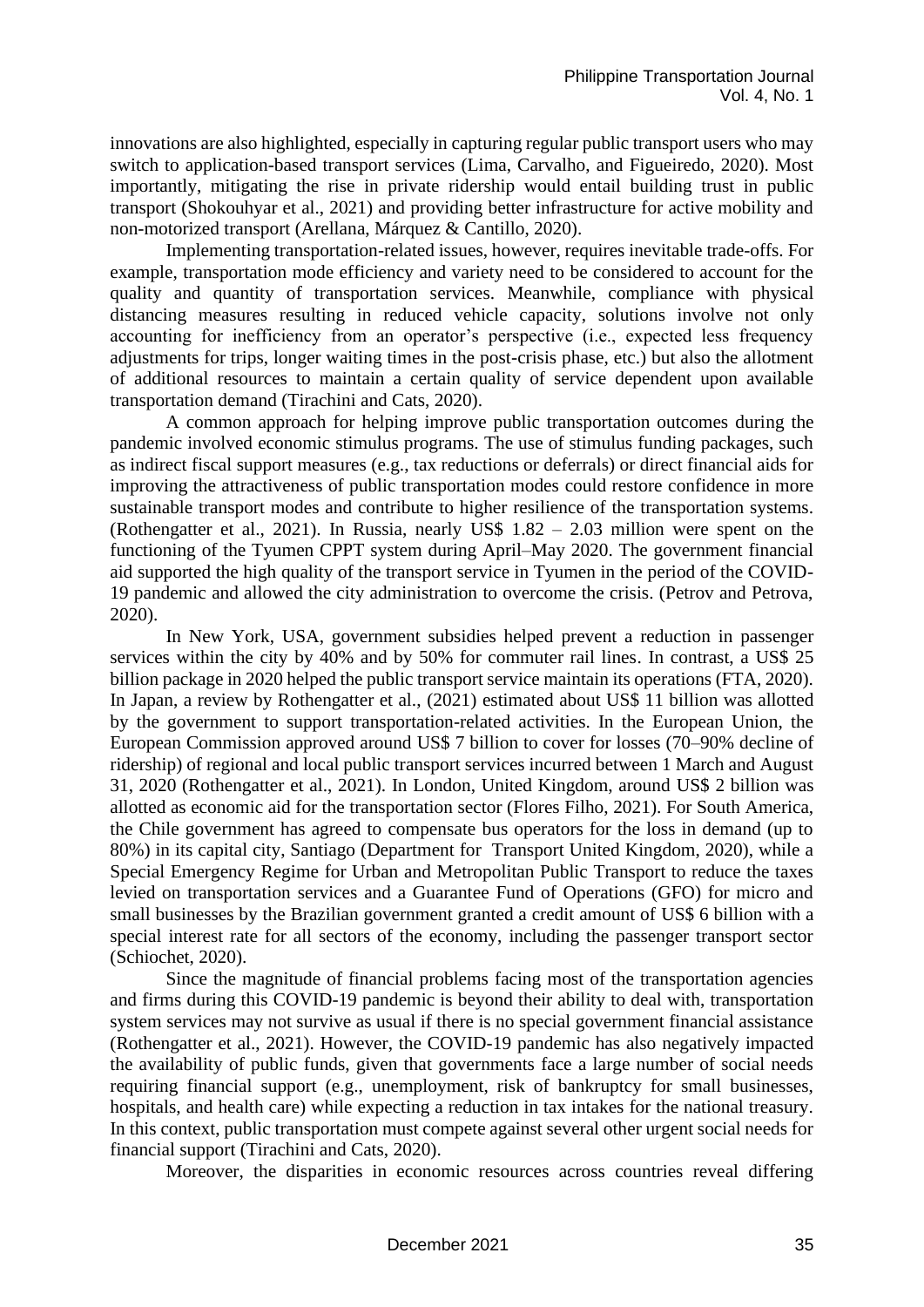approaches by national governments in supporting transportation issues during the pandemic. Some countries may have the means to provide some form of financial support to maintain public transport, while other countries may not (Tirachini and Cats, 2020). For Betarelli Junior et al. (2021), governments could provide subsidized credit to concessionary companies to maintain the payment of employees' payroll and mitigate layoffs in the sector, and establish emergency renegotiation of government contracts with concessionaires that provide transport services for certain operational adjustments.

Although used by various countries for quite some time to operate bus services, transportation service contracts have been especially highlighted during the COVID-19 pandemic to maintain economic activity through transportation services. In Sweden, the practice of tendering bus services has been carried out since the late 1980s (Alexandersson, Hulten, and Jardon 2020). Other countries such as Brazil, Germany, Malta, Russia, the USA, and among others also implement public transportation service contract schemes (Attard, 2012; Bajada and Titheridge, 2016; Dementiev, 2018; Lima, Carvalho, and Figueiredo, 2020; Sarriera, Salvucci, and Zhao, 2018).

As a social service, the transportation sector is usually run by government entities or private companies ensured with revenues through public service contracts (Rothengatter et al., 2021). Several lessons should be noted, however, in order to maximize the efficiency of service contracting agreements, especially during a pandemic. Lima, Carvalho, and Figueiredo (2020) propose the following strategies learned from Brazil to guarantee bus operations during pandemic situations: (a) accountabilities of operators should be detailed and agreed upon by involved parties, (b) transparency of negotiated agreements and financial support given by or received by involved parties (primarily the transportation service provider and the government regulatory body) should be ensured, (c) data-driven processes should be present to determine whether a reorganization of services are needed (such as redistributing costs or capturing ridership demands through an increase of running vehicles) or a financial and economic balancing of contracts should be observed. Attard (2012) and Bajada and Titheridge (2016) further add lessons learned from Malta's service contracting experience: (a) Timing and public support are crucial; (b) Set achievable targets to gain public trust; (c) Cooperation between stakeholders is important, and; (d) Monitoring the performance of contracted entities should be conducted. Finally, Papaioannou et al. (2014) and Alexandersson, Hultenm and Jardon (2020) suggest tendering by route or bundles of routes to create a more competitive environment and improve productivity and performance of transportation services.

This has been supported by Wallis and Hensher (2007), concluding that competitive tendering often reduced the service cost by 10%-50%, depending on the efficiency of the previous monopoly operator. This was based on the study of Gulibon (2006), stating that during the past decades, European cities such as London, Copenhagen, Stockholm, and Helsinki have increased cost-savings exceeding 20% while similar gains in productivity.

Public transportation services are mostly reliant on government funding and frequently run at a loss, and there is a need to study efficiency and cost. Transport operators may need to restructure their service and financial structures to achieve higher efficiency while keeping in mind the social ramifications of such action. (Gutierrez et al., 2020).

Reformation in transportation may also consider the study by Henscher and Houghton (2003), with key finding of the literature that incentive payments and bonuses (or their inverse, penalties and abatements) are especially effective and better than fixed payment schemes in ensuring good performance in terms of outcomes. Outcomes, such as improved access, mobility and service, are what any contract should aim for. Inputs such as increased spending or outputs such as more trains and buses, by themselves, are not desirable. Obviously, the details of incentives must be carefully worked out and, if poorly designed, can lead to substandard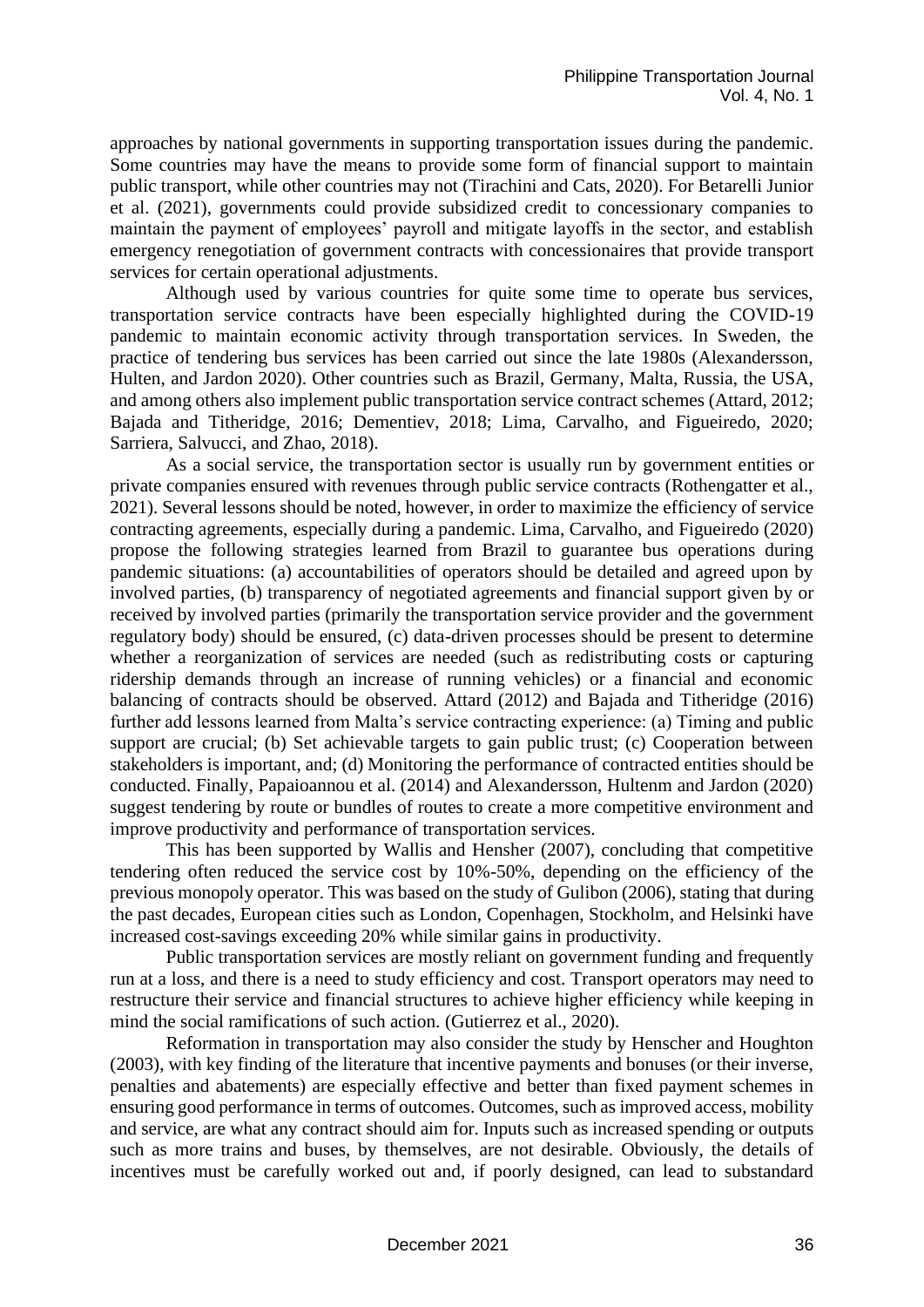outcomes.

### **1.4. Service Contracting in the Philippines to Aid Transportation Operations during COVID-19**

Considering reduced profit brought about by various circumstances during the COVID-19 pandemic, government intervention is needed to support public transportation. The imposition of limited passenger capacity, paired with decreased demand due to restrictions in people's movements and business operations, and the additional costs in implementing other health and safety protocols, the Service Contracting Program was included in the various crisis response programs of Republic Act (RA) 11494 or the "Bayanihan to Recover As One Act." Through RA 11494, also known as the Bayanihan II, a Service Contracting program fund of Php 5.58 billion (1 US\$  $=$  ~50 Php) was allotted. Through the said Program, public transport operations were subsidized by the Philippine government, through the Department of Transportation (DOTr) and the Land Transportation Franchising and Regulatory Board (LTFRB) to (1) provide economic relief and (2) raise and improve the level of service of road-based public transport services.

The Service Contracting Program aims to benefit around 60,000 drivers by considering two shifts for around 30,000 Public Utility Vehicle (PUV) units in Metro Manila and nearby areas, Metro Cebu, and Metro Davao (San Juan, 2020). Later on, however, the program was expanded to other regions in the country.

The government implemented two types of service contracting schemes: gross cost service contracting and net cost service contracting. Under the gross cost scheme, public transport drivers and operators are paid the full amount covering all expenses and the assured revenue on a per kilometer basis. Under this scheme there is no fare collection and passengers enjoy free public transport rides. Meanwhile under the net cost service contracting, drivers and operators are partially subsidized to cover the reduced passenger capacity in public transportation and the increased operational expenses due to the imposed COVID-19 related protocols. Under this scheme, fare collection is allowed.

The program targeted drivers pursuant to the Bayanihan II Act, in which LTFRB laid out guidelines (LTFRB MC Nos. 2020-079 and 2021-008) for the profit-sharing between drivers and operators, considering that drivers may be a member of a TSC, an employee of a corporation, or a driver renting an individual public transport operator's unit under the "boundary" system. Pursuant to LTFRB Memorandum Circular (MC) No. 2020-079, drivers acquire weekly payouts based on the actual kilometer run recorded and additional incentives based on service performance; these will be credited directly to their Landbank of the Philippines (LBP) bank accounts or e-wallet accounts. As an online system is used for monitoring, driver-participants received a subsidy amounting to Php 4,000 to aid them in acquiring smartphones. Further, in a bid to grow the program's membership base, the LTFRB, through the MC No. 2021-030, announced new rounds of incentives for drivers under the program, specifically onboarding incentives amounting to Php 20,000.00-Php 25,000.00 and weekly incentives for constantly using the system amounting to Php 7,000.00 (Rey, 2021a).

Before drivers can participate in the program and before receiving these benefits and incentives, they must undergo an onboarding process pursuant to LTFRB MC 2020-059. This process includes participation in a training session facilitated by the LTFRB, execution of a Service Contract Agreement, submission of all the documentary requirements, and uploading of driver and vehicle information in the online monitoring system.

The validity of Bayanihan II funds was until 30 June 2021. Upon expiration of the funds, the LTFRB was able to contract around 19,000 drivers nationwide who received initial payouts.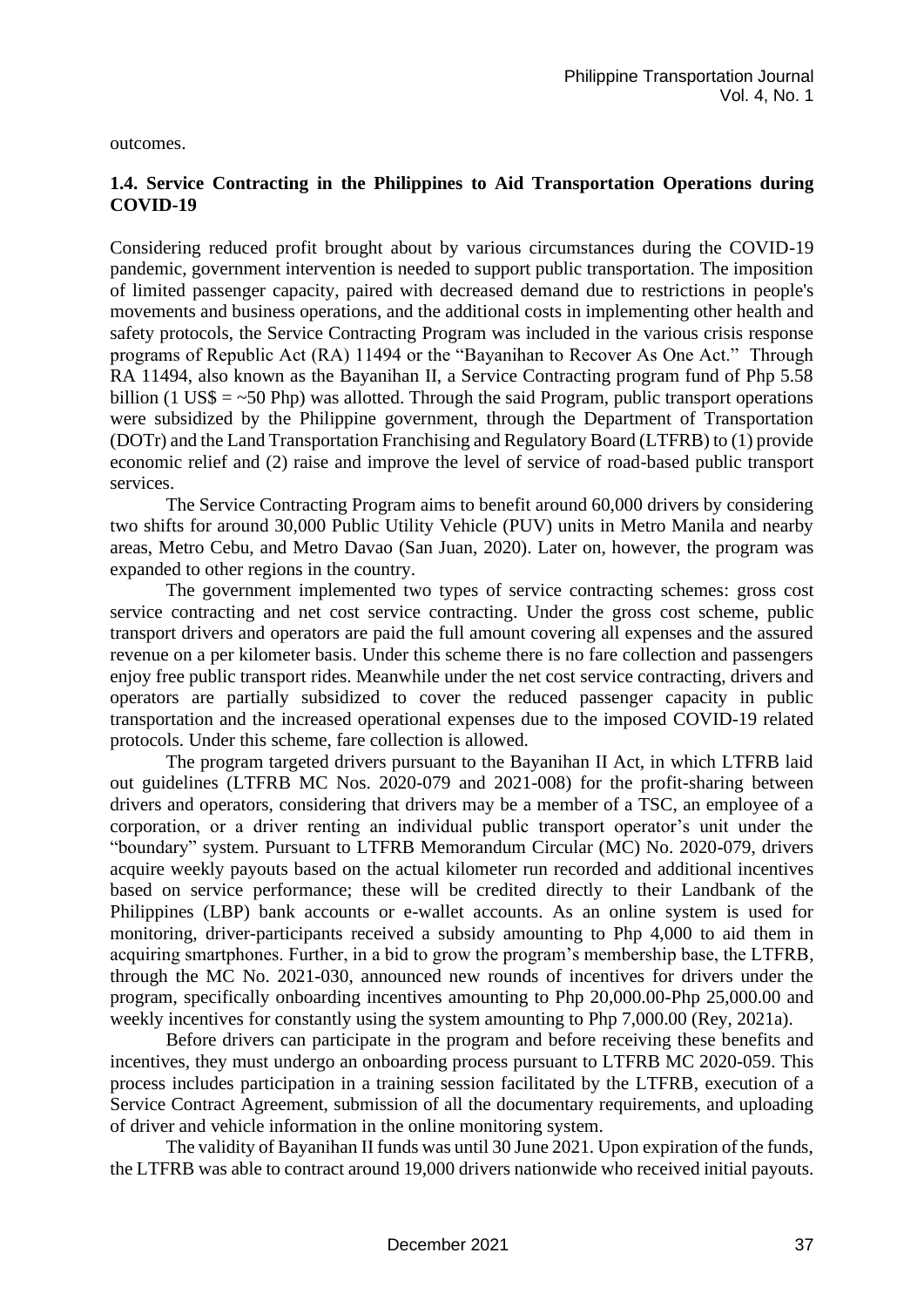Around 8,347 drivers, meanwhile, have received their P25,000 and P20,000 onboarding incentives in different regions (Ragasa, 2021). Based on the clarificatory statement released by the LTFRB Chief on the Annual Commission on Audit (COA) Report, around P1.25 billion or over 26% of the total funds was already disbursed by the agency upon expiration of the Bayanihan II funds and that a request from the agency was submitted to the Department of Budget and Management (DBM) to release the accounts payables to program beneficiaries amounting to P3.4 billion (Federez, 2021; Ragasa 2021; Rey 2021b).

However, various reports by the press have cited issues regarding the implementation of the Service Contracting Program under the Bayanihan II. Primarily, delays in payments to participating drivers and operators have been a constant and persistent issue. Move as One Coalition, an advocacy group composed of different individuals and organizations has called on the need to promptly and efficiently release payments to drivers and operators (Luna, 2021). In the Philippine Senate, Senator Grace Poe proposed Resolution No. 727 to clarify several TSCs' issues that affect the delays in implementing the Service Contracting Program (Terrazola, 2021). Apart from delays in payments, technological glitches from the mobile application used to monitor drivers participating in the Service Contracting Program were allegedly observed by participating drivers (Rey, 2021a). Issues regarding registration processes have also been reported, in which a certain portion of the total drivers and operators who have registered or signified to be part of the program have completed the necessary requirements to be onboard (Cerrudo, 2021; Rita, 2021b).

Given these reports, and as an additional budget amounting to Php 3 Billion under RA 11518 (General Appropriations Act for Fiscal Year 2021) was allocated for the Service Contracting Program, an evaluation of the program is needed before its next phase of implementation using the FY 2021 funds. Evaluating implemented programs has always been a key step for improving organizational performance. Fundamentally, an evaluation assesses results, determines unintended consequences of desired changes, identifies the applicability of an intervention to a situation at hand, identifies lessons learned from success and failures, and increases accountability and transparency for good governance (Persaud and Dagher, 2021). In the context of this paper, a preliminary evaluation of the Service Contracting Program would help implement necessary changes for better public transportation outcomes in the Philippines during this COVID-19 pandemic.

#### **1.5. Objectives of the Study**

This study focused on assessing the implementation of the Service Contracting program in the Philippines from the perspective of public transport operators and service providers, particularly those who are members of TSCs. Specifically, the study had the following objectives:

- To determine the key issues and challenges encountered by TSCs in participating in the Service Contracting program.
- To determine key recommendations from TSCs on how to further improve the implementation of the Service Contracting program.
- To identify the policy implications of the issues, challenges, and recommendations raised by TSCs.

# **1.6. Limitations of the Study**

The data and information generated and presented in this study were limited to the results of desktop research and the survey conducted with TSCs. The data collected during the survey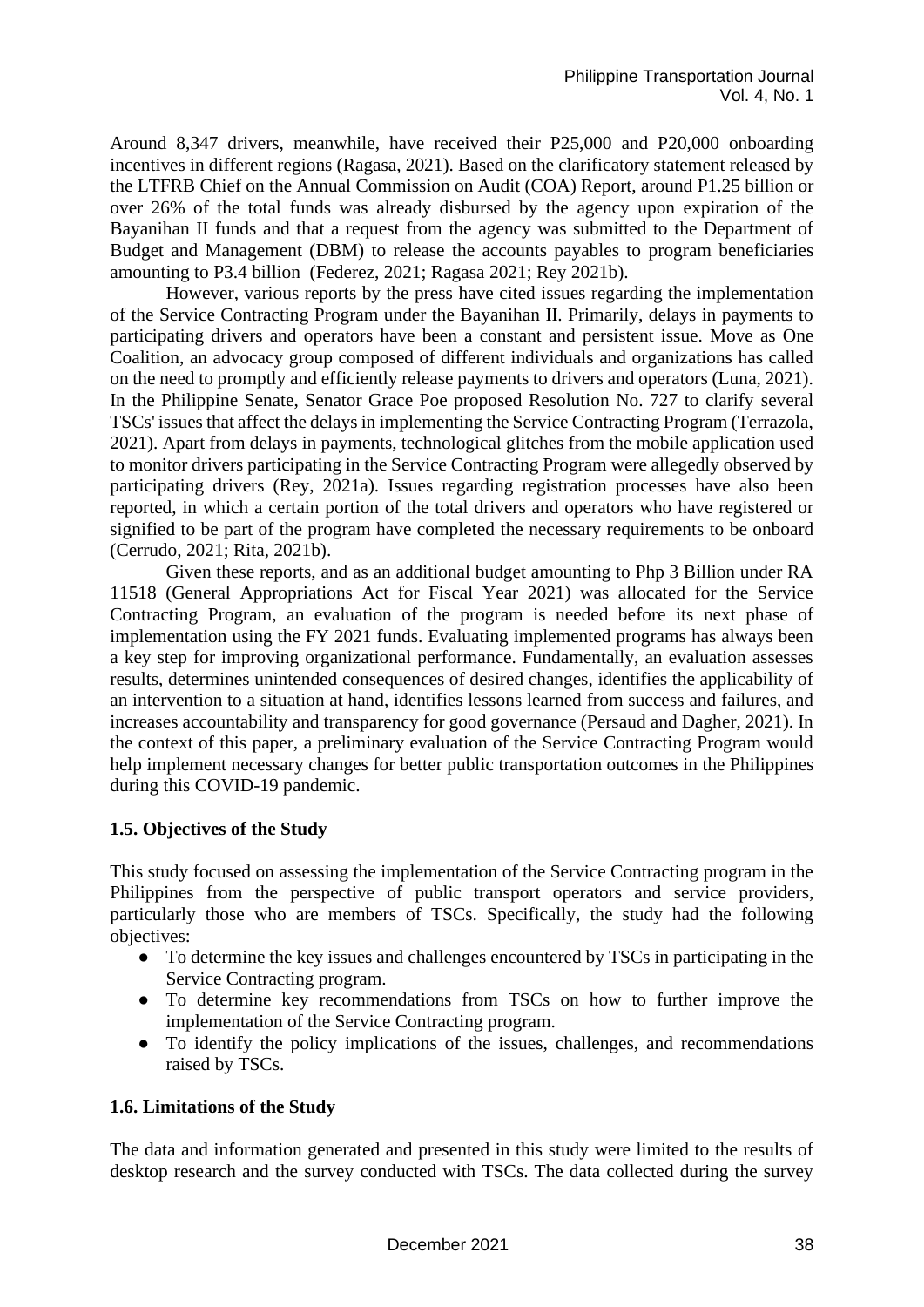was also limited to those TSCs who voluntarily participated in the survey. There is also no guarantee that the result of this study is reflective of all the TSCs nor public transport operators and providers in the Philippines.

The accuracy of data presented is also limited to the time when the survey was being conducted. It may not reflect the effect of new policy issuances and program adjustments implemented after the survey was conducted.

Human bias, subjectivity, and prejudice of TSCs who participated in the survey were also considered as a limitation in this study.

#### **2. METHODOLOGY**

An exploratory sequential mixed method research design was used to explore and understand challenges encountered by the public transport sector, specifically jeepney drivers and operators, in participating in the national government's Service Contracting Program. In the context of the ongoing PUV Modernization Program and COVID-19 related restrictions, duly recognized TSCs by the Office of Transportation Cooperatives (OTC) were given further focus. However, perspectives from drivers and operators who were not members of TSCs or were in the process of finalizing the establishment of and or their membership in TSCs, have been considered in the exploratory stages of the research.

A preliminary exploration of driver and operator sentiments was identified through a content analysis of posts in the social media platform Facebook. The Facebook Page "Service Contracting" [\(https://www.facebook.com/servicecontractingph\)](https://www.facebook.com/servicecontractingph) and the Facebook Group "Service Contracting Program for PUV" [\(https://www.facebook.com/groups/562525861265267/\)](https://www.facebook.com/groups/562525861265267/) were selected since these online platforms were used by the Program Implementation Unit (PIU) of the Service Contracting Program for disseminating information about the Service Contracting Program. The Facebook Page "Service Contracting" was created on 25 November 2020 with a total of 3,379 followers as of 7 August 2021, while the Facebook Group "Service Contracting Program for PUV" created on 21 November 2020 currently has 4,695 members. A Facebook Page provides an avenue for a particular Facebook user(s) to post updates about a certain topic, while a Facebook Group allows users to communicate with one another as long as they are members of the Group.

Observing social media platforms allows the observation of emotions and thoughts, analyze public opinion, and even determine strategies for improving products and services, as used by Parsons (2013), Schwartz and Ungar (2015), Hamad et al. (2016), and Mansor and Awang (2021). As of 2019, Facebook has almost 74 million users in the Philippines, indicating around 69% of its population accessing the social media platform (Statista, 2021). Since the platform facilitates user-generated contributions, it presents a highly influential source of information and social support. Silver and Matthews (2017) also identify Facebook Groups, a Facebook service that allows members of the social media platform to organize into a distinct online community, as a strategic avenue for public administrators to engage with Facebook Group members. Similarly, an exploration of user sentiments posted from the date of establishment of the Facebook Page and Group until March 2021 were observed for relevant themes that will be essential for improving the delivery of government social services. In order to facilitate data extraction, the software Next Analytics [\(https://nextanalytics.com/\)](https://nextanalytics.com/) was used to tabulate comments and reactions.

To further validate qualitative social media sentiments regarding the Service Contracting Program, an online survey was created and directly sent to the e-mail addresses of 948 TSCs. The survey [\(https://forms.gle/bTAjdpRyseLNn7AX7\)](https://forms.gle/bTAjdpRyseLNn7AX7), titled "Service Contracting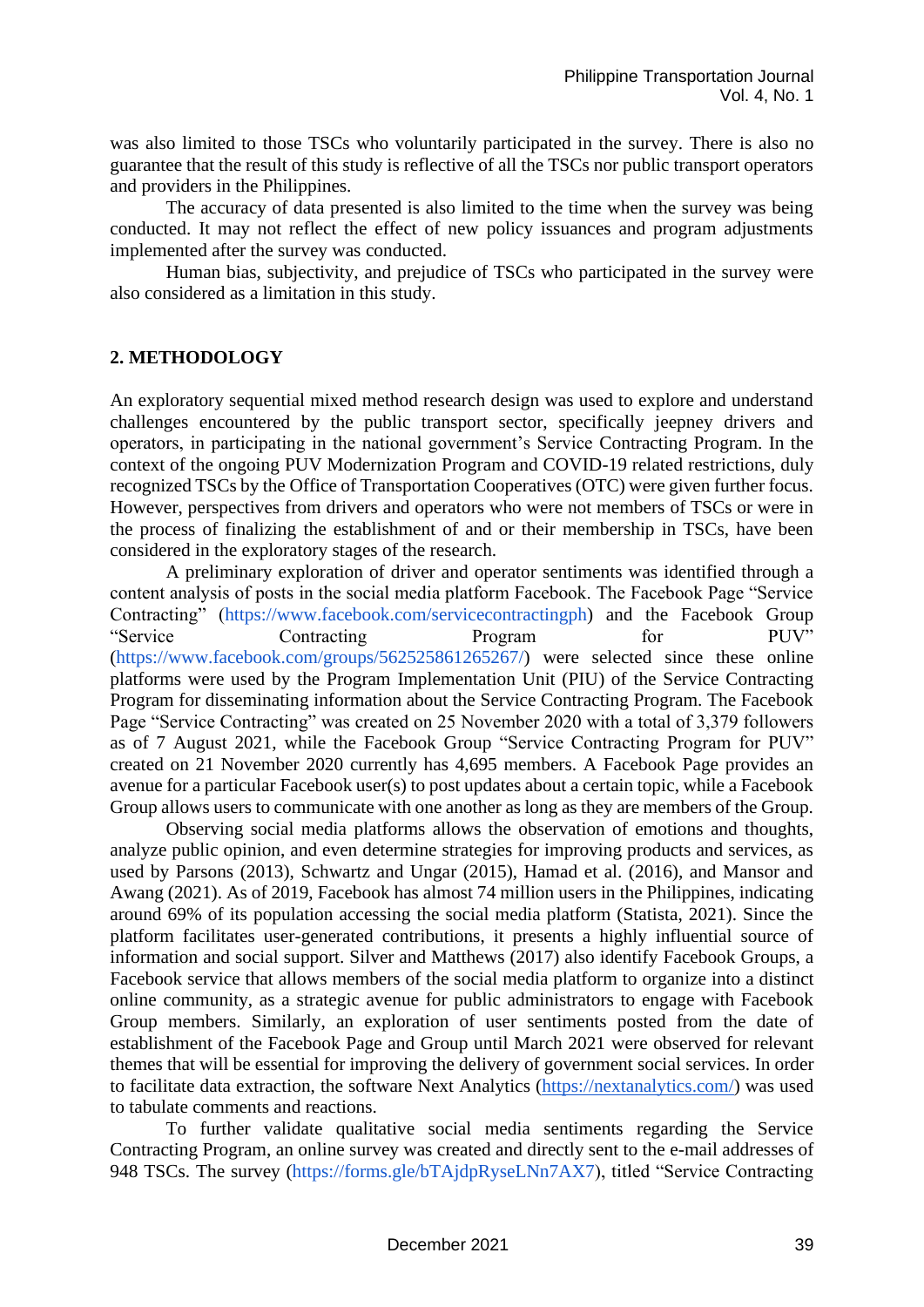for Modern PUVs Survey'' used Google Forms to identify the profile of TSCs who are participating or intending to participate in the Service Contracting Program. The survey also quantified key issues and challenges encountered by the TSCs in the program.

In order to facilitate the participation of drivers and operators, an introductory statement was written in select major languages used in the Philippines, namely English, Tagalog, Binisaya, and Ilocano, while survey questions were phrased in both Tagalog and English. Responses were gathered from 26 March 2021 to 07 April 2021. Aside from collecting background information on TSCs, the researchers also asked respondents to give their recommendations on the processes or set-up of the Service Contracting Program that the respondents perceived as "difficult or in need of change", or "difficult to comply with or in need of change." Answers obtained from these questions were compiled and categorized based on recurring themes. The count per theme was then calculated to determine the most frequent among the categorized answers.

### **3. RESULTS AND DISCUSSIONS**

#### **3.1 Social Media Sentiments**

From January 2021 to March 2021, the Facebook Group and Page were primarily used for posting concerns regarding the mobile application utilized for the Service Contracting Program. As shown in Figure 1, the most frequent words cited in posts and comments refer to mobile application and subsidy payment issues ("app" and "apps", 73 times in 1,398 words). These include errors encountered in using the mobile application, such as unregistered ("wala" at 56/1,398 and "hindi" at 34/1,398) distance run during the service contracting period, errors associated with registering vehicle plate numbers ("number" 29/1,398), and other questions ("bakit" 39/1,398) related with the mobile application. The mobile application was developed to monitor distance and time run by drivers and vehicles of TSCs participating in the program. Several users have also asked for details and instructions for downloading and installing the mobile application.



Figure 1. Word cloud of social media user sentiments regarding Service Contracting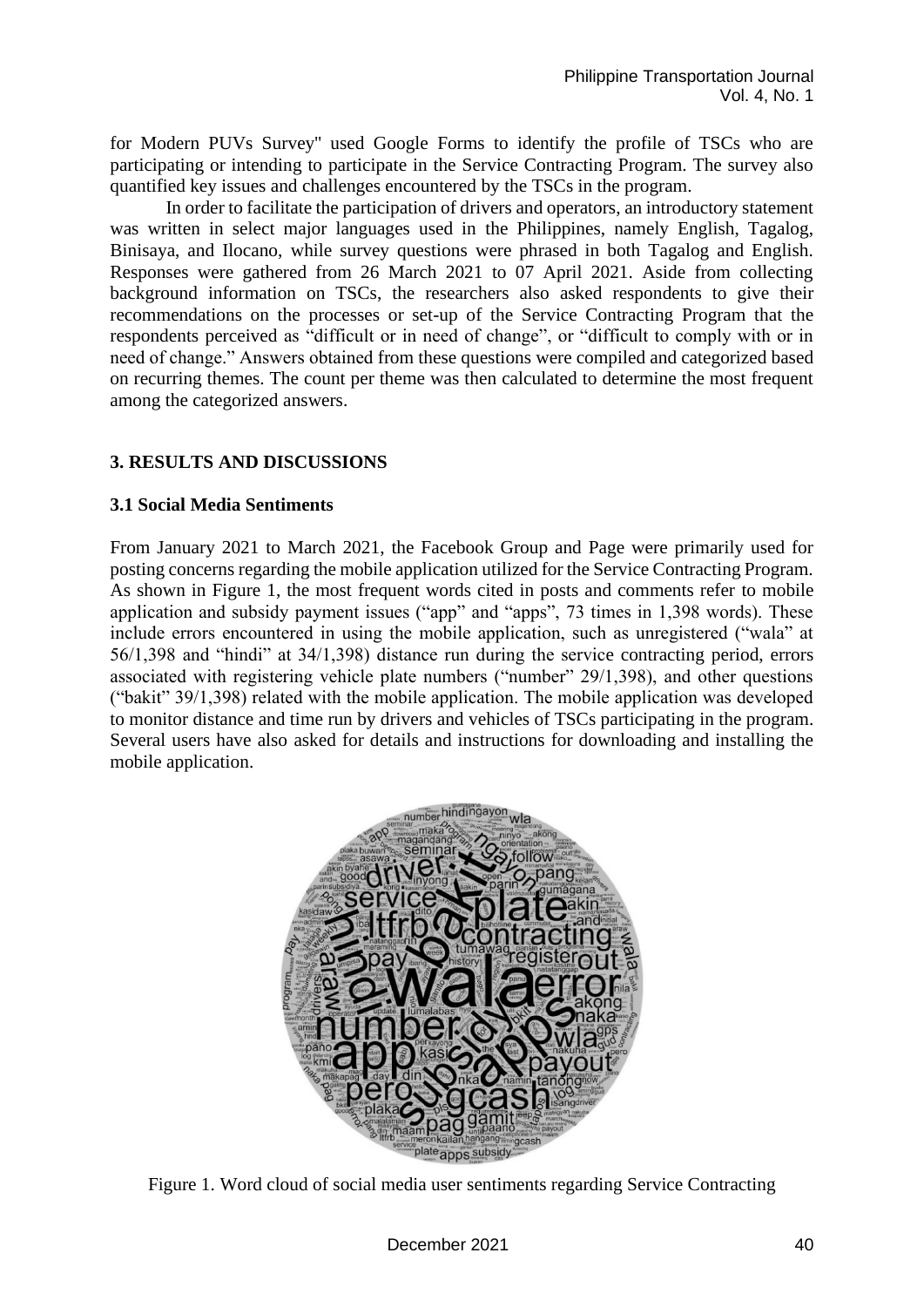The participating TSCs who were able to install the application on the mobile phones of their respective drivers raised concerns about user experience ("register", "service", "hindi"), such as errors regarding logging in, perceived inaccuracies of recorded time and distances run, and queries on payment updates as released through a digital wallet (GCash). The TSCs also asked for updates about the initial pay-out ("subsidy") amounting Php 4,000.00 (1 USD =  $~50$ Php) intended for their drivers upon the completion of orientation and paper requirements to participate in the program. While issues were raised most frequently, however, other users have also posted comments and screenshots of successful payments.

The multitude of concerns raised showed how information regarding the Service Contracting Program was deliberately sought through the Facebook Group and Page. In terms of post engagement, frequently "Liked" posts belonging to the upper quartiles ( $Max = 58$ ) "Likes") involve announcements of mobile application use. Posts involving initial pay-outs have the most comments, with one post roughly translated as an announcement to remind drivers to use their initial pay-out to buy a mobile phone to help monitor their weekly service contracting run, having the most comments (n=69) among social media users. The platform helped determine issues and concerns raised by participants of the program and for disseminating updates about the program. For the Facebook Group, posts by the Group administrator garnered relatively higher reactions (through the number of "likes" and comments) compared with other posts. Posts on the Facebook Page also showed how users raised follow-up comments and concerns, forming a thread of conversation regarding a particular issue. While a number of concerns could be extracted from the contents of user comments and posts, further validation through an online survey was deemed necessary.

#### **3.2 Summary Profile of the Respondents**

A total of 105 or 11.08% of the total, duly accredited TSCs ( $n = 948$  during the time of the study) answered the online questionnaire (Table 1) within the survey period. Although no formal random selection was conducted, the respondents answered the questionnaire voluntarily and without external nudges from the researchers. As such, the responses used in the study are representative of their respective views.

Further, the current sample size of 105 respondents will generate a margin of error (MOE) of 5.02% within the 90% confidence interval, which is considered an acceptable MOE for survey analysis (Taherdoost, 2017).

The majority of respondents were from the National Capital Region (NCR), Calabarzon (Region 4A), Central Luzon (Region 3), and Western Visayas (Region 6). The Table also shows interregional operations of some TSCs, in which one (1) TSC respondent operates within the Cordillera Administrative Region (CAR) and Cagayan Valley (Region 2), and another in Caraga (Region 13) and Northern Mindanao (Region 10).

The 105 TSCs covered in the study own and operate 6124 PUV units as specified in the same table. These PUV units operate in 846 routes.

|               | Number of   | <b>Number of PUV Units</b> |                           |              | Number of     | <b>Number</b> |
|---------------|-------------|----------------------------|---------------------------|--------------|---------------|---------------|
| <b>Region</b> | <b>TSCs</b> |                            | <b>Modern Traditional</b> | <b>Total</b> | <b>Routes</b> | of Drivers    |
| <b>NCR</b>    | 14          |                            | 324                       | 391          | 21            | 1099          |
| Region 4A     | 13          | 44                         | 210                       | 254          | 35            | 1493          |
| Region 3      | 12          | 20                         | 123                       | 143          | 18            | 651           |
| Region 6      |             |                            | 254                       | 254          | 25            | 697           |

Table 1. Summary Profile of the Respondents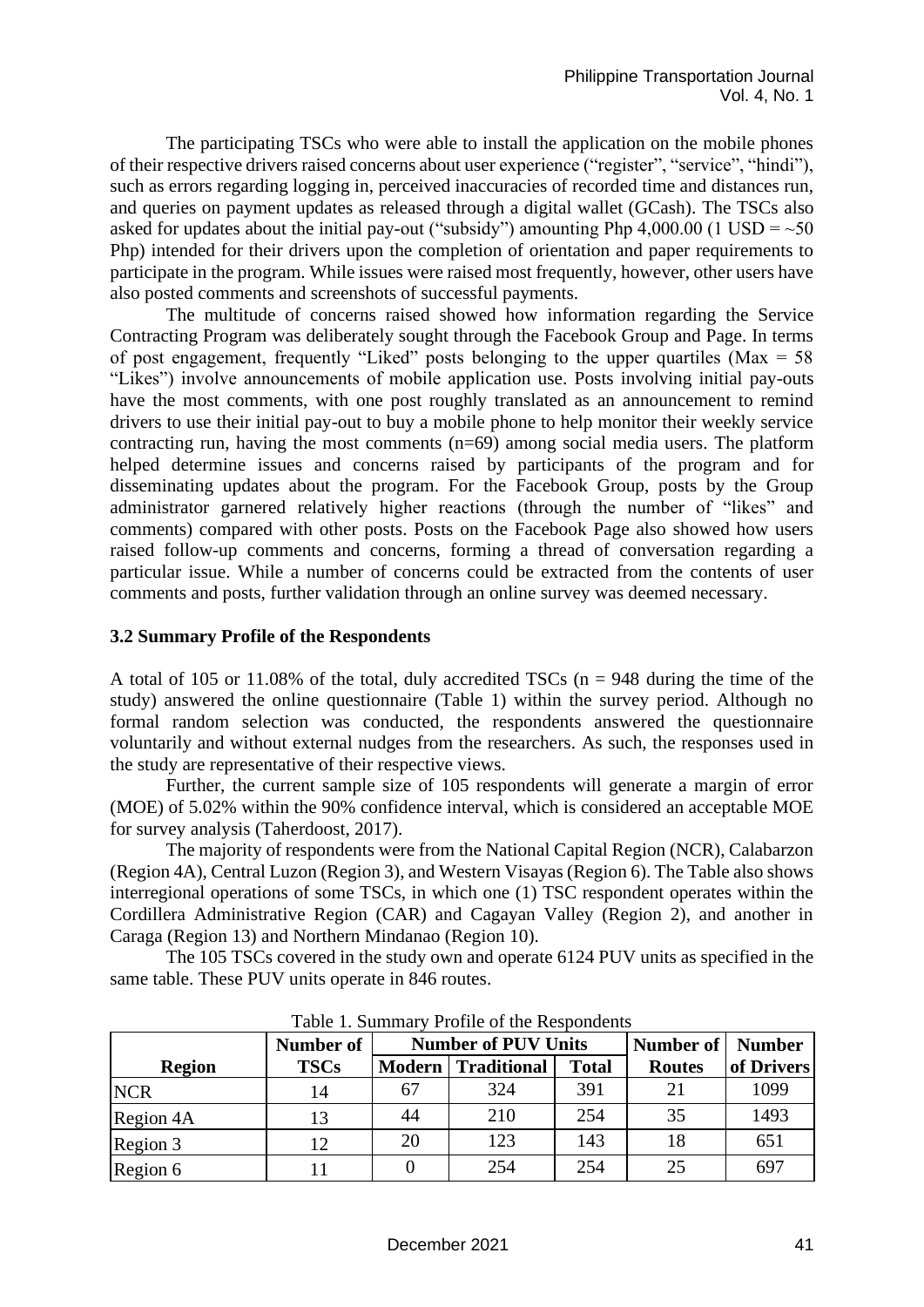| Region 10          | 8              | $\overline{0}$ | 265      | 265     | 53             | 279    |
|--------------------|----------------|----------------|----------|---------|----------------|--------|
| Region 2           | 8              | 21             | 186      | 207     | 35             | 364    |
| Region 8           | 7              | 30             | $\theta$ | $30*$   | 29             | 267    |
| Region 5           | 5              | $\theta$       | 700      | 700     | 103            | 823    |
| Region 12          | 5              | 3              | 247      | 250     | 9              | 556    |
| Region 4B          | $\overline{4}$ | $\overline{0}$ | 60       | 60      | 14             | 355**  |
| Region 7           | $\overline{4}$ | 52             | $\theta$ | 52      | 23             | 269**  |
| Region 1           | $\overline{4}$ | 6              | 108      | 114     | 22             | 183    |
| <b>CAR</b>         | 3              | $\theta$       | 106      | 106     | 8              | 329    |
| Caraga             | $\overline{2}$ | $\overline{2}$ | 218      | 220     | 16             | 267    |
| Region 9           | $\overline{2}$ | 245            | 2817     | 3062    | 425            | 7887   |
| Region 11          | $\mathbf{1}$   | $NI***$        | $NI***$  | $NI***$ | 3              | 85     |
| Inter-Regional     |                |                |          |         |                |        |
| Region 10 - Region |                |                |          |         |                |        |
| 13; Region 2 -     |                |                |          |         |                |        |
| CAR                | $\overline{2}$ | $\theta$       | 16       | 16      | $\overline{7}$ | 117    |
| <b>Total</b>       | 105            | 490            | 5,634    | 6,124   | 846            | 15,721 |

\* Number of units might be understated for number of routes and drivers

\*\* Number of drivers might be overstated versus the total number of PVs

\*\*\* NI = Not Indicated

Given that Table 1 summarizes the responses as indicated in the survey results, some values have been marked for possible discrepancies. For Region 8, the total number of PUV units might be understated when compared against the total number of routes and drivers. For Region 4B and Region 7, the number of drivers might be overstated vis-a-vis the total number of PUV units. Lastly, the lone TSC respondent in Region 11 did not indicate the exact number of PUV units within their cooperative.

Although these marked values will need to be double-checked, the remaining responses are still sufficient to generate substantial insights from public transport operators regarding the Service Contracting Program.

Table 2 summarizes the number of TSCs who were part of the study. Among all respondents, 46 of them (43.8%) are part of the Service Contracting Program. The responses of these 46 respondents will be focused on in the next section on Key Issues and Challenges in the Implementation of Program, while the total 105 responses will be discussed in detail in the section on Recommendations from Public Transport Operators.

|                 | <b>Part of Service</b><br><b>Contracting Program</b> | <b>Not Part of Service</b><br><b>Contracting Program</b> | <b>Total</b> |
|-----------------|------------------------------------------------------|----------------------------------------------------------|--------------|
| No. of TSCs     | 46                                                   |                                                          | 105          |
| Percent of TSCs | 43.8%                                                | 56.2%                                                    | 100%         |

Table 2. Summary of Respondents in Service Contracting Program

#### **3.3 Key Issues and Challenges in the Implementation of the Service Contracting Program**

From the 105 TSCs that answered the survey, 46 (forty-six) responses were received. After filtering out comments unrelated to the program and those without any issues or challengers,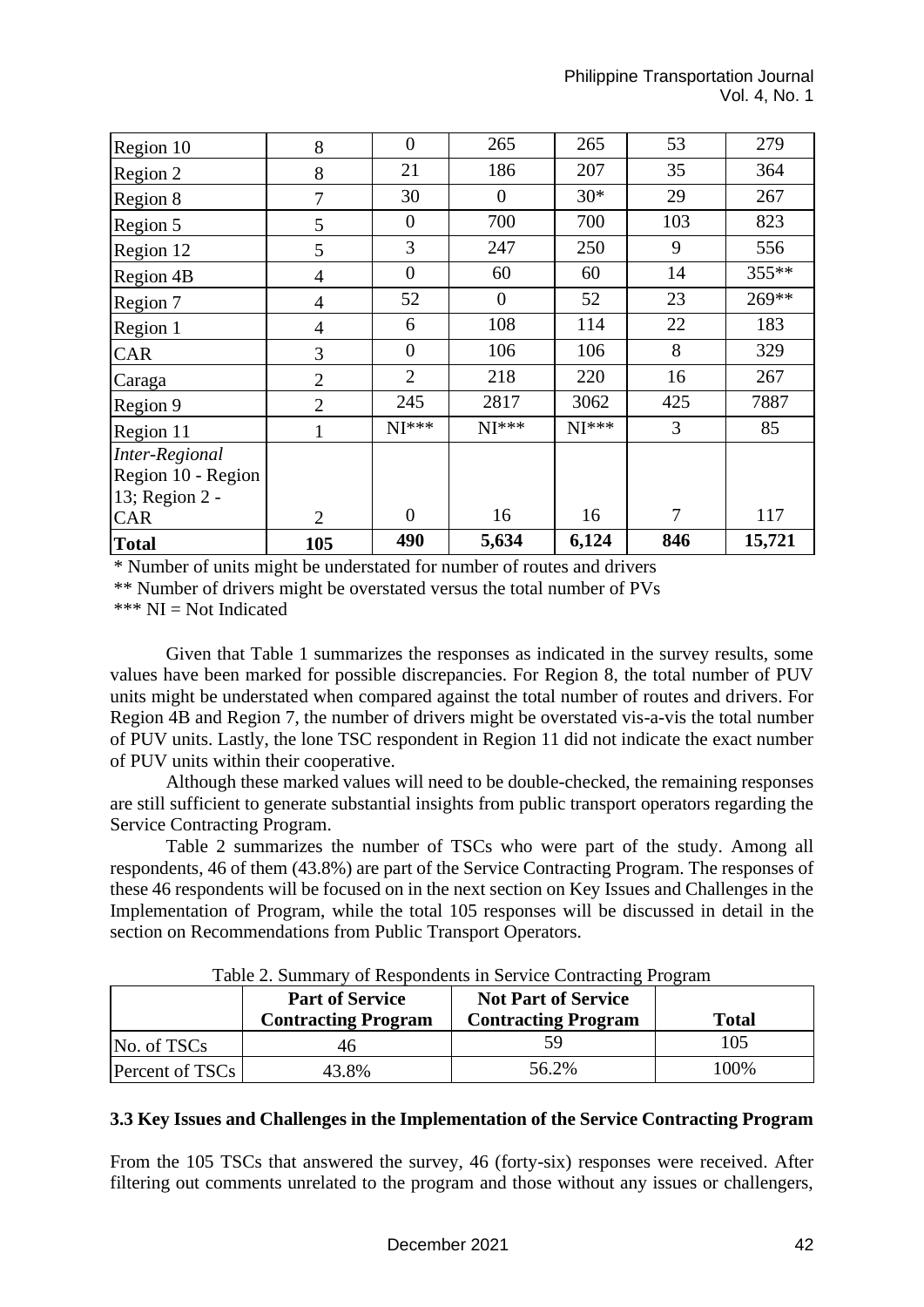38 were left. It is noteworthy that a response can cover multiple topics and thus must be counted for each classification. Of the 38 responses, 15 (40%) cited concerns with the onboarding process, 12 (31%) mentioned the delays in payroll, 8 (21%) discussed the issues with the online monitoring system, and 3 (7%) mentioned subsidy-related problems. Table 3 summarizes these responses.

| No. | <b>Issue / Challenge</b>                                | <b>Number of Responses</b> |
|-----|---------------------------------------------------------|----------------------------|
|     | Issues on the Onboarding Process                        |                            |
|     | Payroll Issues                                          |                            |
| 3   | System Issues (Developed by the System's Manager of the |                            |
|     | Program)                                                |                            |
|     | Subsidy Issues                                          |                            |
|     | Total                                                   | 38                         |

Table 3. Key Issues and Challenges in the Implementation of the Service Contracting Program

#### **3.3.1 Issues on the Onboarding Process**

More than half of the TSC respondents in the study are yet to be officially part of the SC Program. One of the possible reasons for this is the concerns on the onboarding process (e.g., late processing and/or strenuous requirements), which was raised by 15 TSCs in their responses when asked about issues in the program implementation. While one TSC raised the lack of consistency with the list of documentary requirements, some TSCs mentioned difficulties in complying with the requirements considering varying lockdowns, restricted mobility, and safety issues (e.g., compiling original signatures from all drivers and submitting hard copies of documents personally).

# **3.3.2 Payroll Issues**

Majority of those who named payroll issues narrated experiences on the late release of weekly payouts. Further, while others mentioned the receipt of payment, most TSCs insisted that there are no payouts released to them yet; one TSC mentioned that they have been waiting for months and still yet to receive the promised 'weekly' payouts. Other responses also discuss the lack of updates on the status and expected timeline for the release of the said payout.

While the Net Cost SC scheme just provides additional revenue for every kilometer run (Php 11.00 for jeepneys which was increased in mid-April to Php 27.00), any additional subsidy was deemed important by TSCs to sustain their daily operations. The same sentiment was raised with the expansion of the Gross Cost SC scheme to various modes in early April 2021 (i.e., government wholly subsiding operations providing free rides to passengers) and the expiration of the funds under Bayanihan II last 30 June 2021.

# **3.3.3 System Issues (Developed by the System's Manager of the Program)**

Similar to the topics of interactions in the Facebook Group and Page, and considering that the generated data from the system shall be the primary basis for the payout, many of the TSCs raised concerns on the facilitation of the use of the online monitoring system. Many TSCs mentioned that a number of their drivers face difficulties in logging in to their application, hence faced with concern on inaccurate registered/calculated kilometer run. Many cited poor internet connectivity, while others raised frequent occurrence of errors when trying to access the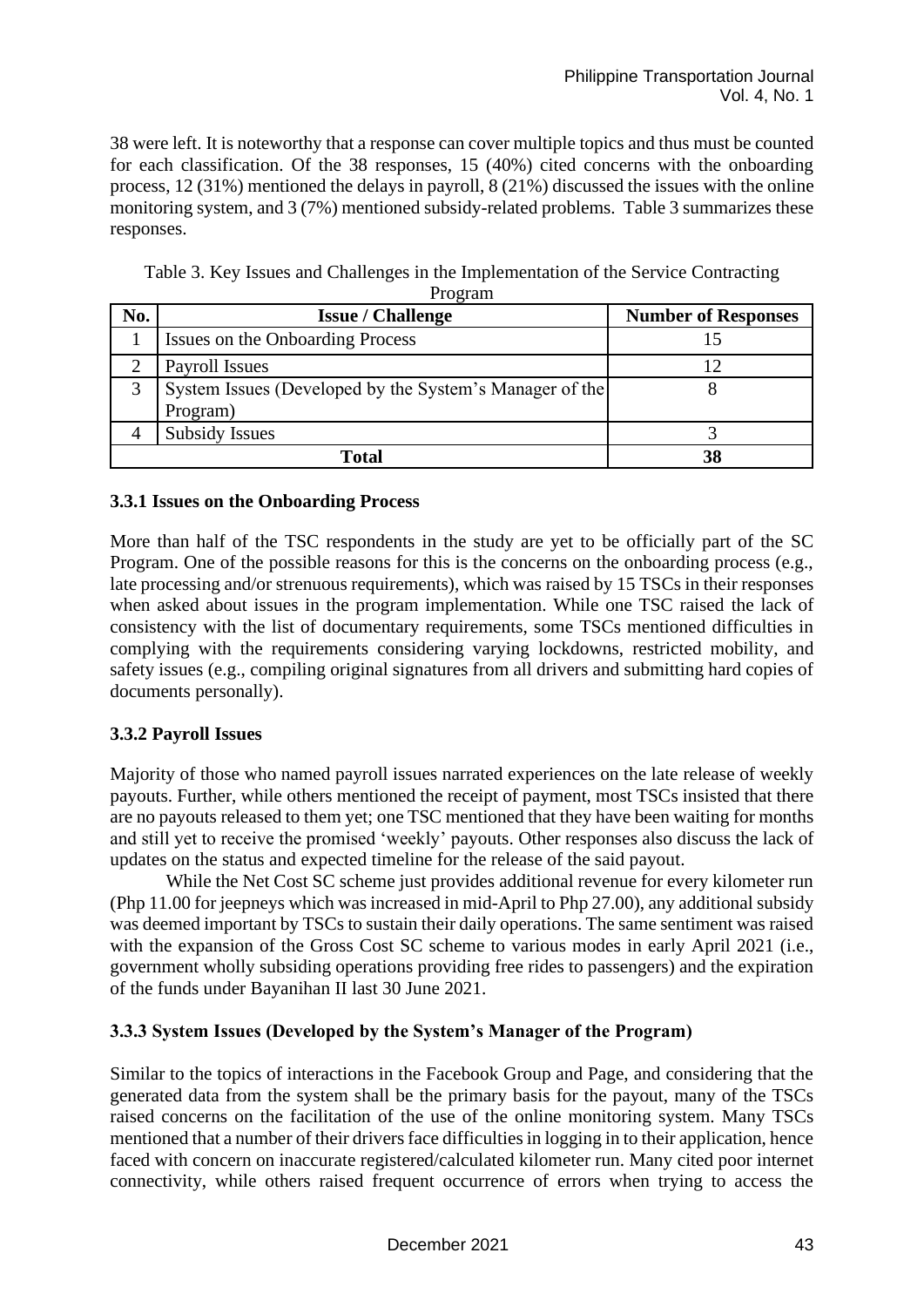application.

# **3.3.4 Subsidy Issues**

Some TSCs mentioned that, despite constant follow-ups, there were delays in receiving (or are yet to receive at the time of the study) the subsidy for their drivers to be used to acquire smartphones for the system. Meanwhile, one TSC mentioned receiving the subsidy for half of its drivers only. With this, one TSC raised as a concern the lack of smartphones to be used for the program.

### **3.4 Recommendations from Public Transport Operators / Service Providers Relative to the Implementation of the Service Contracting Program**

For the sustainability of the program, it is essential for feedback on the program from the actual operators to be incorporated in the analysis. The last question on this survey addressed this matter, and received 58 (fifty-eight) responses. From this, 36 (62%) were classified as "recommendations", while the remaining had no issues to raise. Of the 36 valid responses, 12 (33%) tackled the expansion of coverage of the Service Contracting Program, 9 (25%) focused on expediting the processes, 8 (22%) involved the authorization of routes previously prohibited from operation due to lockdown, and the remaining 7 (19%) each requested for intensified communication efforts. Table 4 summarizes these responses.

| No. | <b>Recommendations</b>                                  | <b>Number of Responses</b> |
|-----|---------------------------------------------------------|----------------------------|
|     | Inclusion of other modes of PUVs, drivers, etc. in the  |                            |
|     | Program                                                 |                            |
|     | Expedite and streamline the process of application and  |                            |
|     | onboarding for the Program                              |                            |
|     | Authorize other PUV routes which were prohibited from   |                            |
|     | operating during the initial phases of lockdown         |                            |
| 4   | Expand the coverage of information campaigns, seminars, |                            |
|     | etc. related to the Providers Relative Program          |                            |
|     | <b>Total</b>                                            |                            |

Table 4. Key Recommendations from Public Transport Operators / Service Providers Relative to the Implementation of the Service Contracting Program

It should be noted that responses collated here were collected up to 07 April 2021. Hence, changes in the program as a result of the release of subsequent reforms after this date and their start of implementation were not considered. Actions taken by public transport authorities will also be discussed in the succeeding subsections.

# **3.4.1 Inclusion of other Modes of PUVs in the Service Contracting Program**

There was a prevalent request from the TSCs for the program to be expanded to other modes of public transportation, with others specifically indicating Filcab and UV Express services. Together with jeepneys and buses, these services are the most commonly used means of transportation in some areas and are currently highly dependent on ridership for revenue. Further, Filcabs have similar characteristics to that of jeepneys carrying up to 18 passengers (pre-pandemic, without physical distancing; Vergel et al., 2015). Heading to various petitions, the LTFRB released MC No. 2021-034 in late May, finally including the Filcabs as an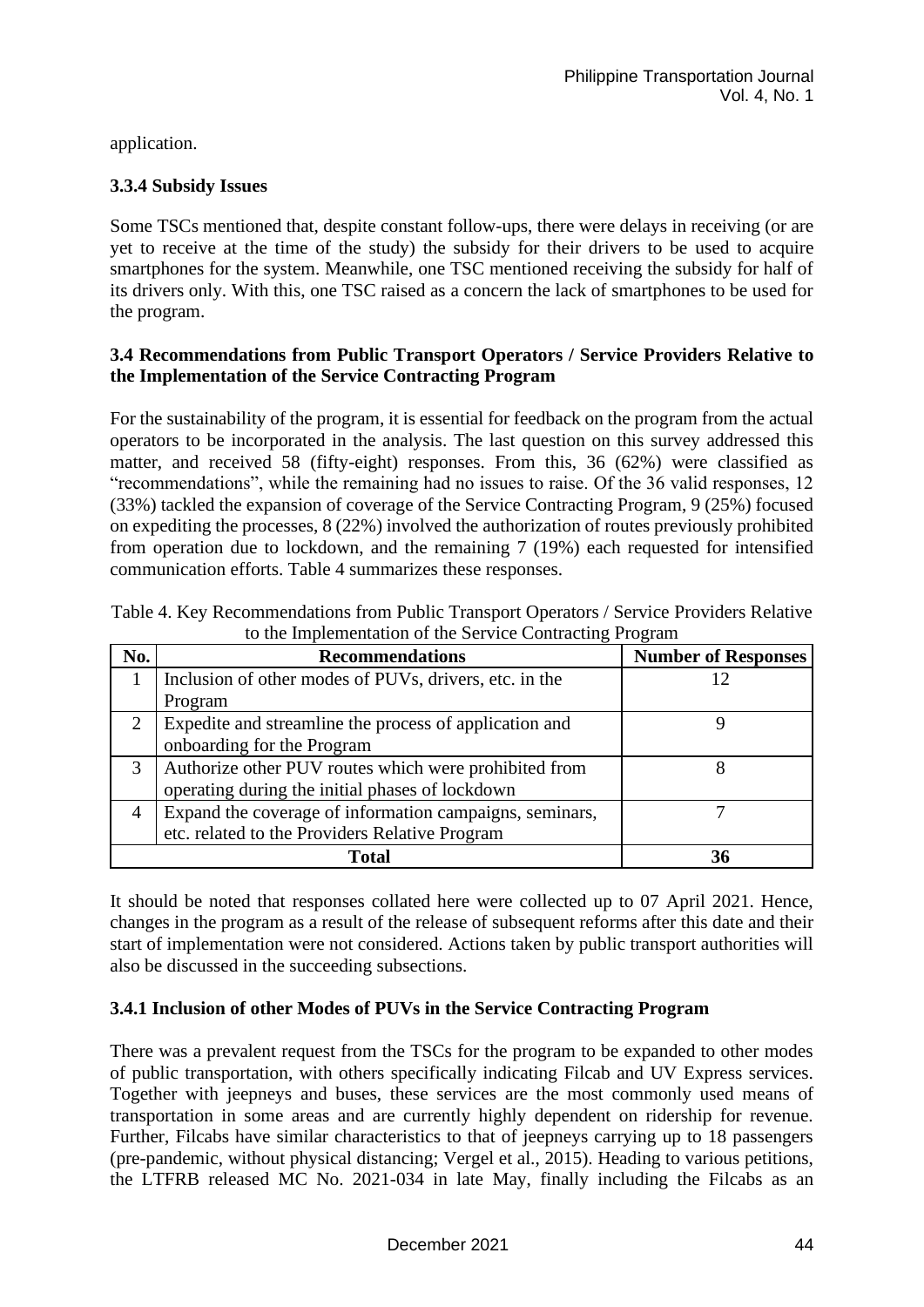additional mode covered by the Service Contracting Program (Trozo, 2021). On the other hand, modern UV Express units are already included in early April 2021 in the modes eligible for the Service Contracting Program under the gross SC scheme (free rides), but traditional UV Express units are still excluded.

### **3.4.2 Expedite and Streamline the Process of Application and Onboarding for the Service Contracting Program**

Among the recommendations of the respondent-TSCs are reforms adapting to the current pandemic situation (e.g., streamlining the requirements, adjusting the timeline of compliance, and allowing online submissions). Considering that TSCs are the respondents of the studies, One TSC suggested a fixed weekly payout while another one recommended usage of service plan for faster computation and release of payouts. Further, it was requested by the TSCs to have more efficient and more prompt processing and approval of documentary requirements for both onboarding and payment. These recommendations are in line with the COA's suggestion to the LTFRB in their 2020 Annual Audit Report to review and streamline the process to ensure timely distribution of funds to the intended beneficiaries (Federez, 2021).

As a response, the LTFRB issued Board Resolution No. 043, partially decentralizing the processing of payout to regions and providing for the process flow with a corresponding timeline for preparing payouts and the documentary requirements to be submitted by the regional franchising and regulatory offices to the Central Office of LTFRB.

### **3.4.3 Authorize other PUV routes which were prohibited from operating during the initial phases of lockdown**

Since the beneficiaries are limited to drivers in routes already allowed to resume operations amidst pandemic, various TSCs call to authorize the other routes for them to also be able to generate revenue and be eligible to enroll in the Service Contracting Program. According to the DOTr, around 99,000 PUVs in Metro Manila (around 80% of those franchised), and more than 230,000 PUVs nationwide have been allowed to resume operations in mid-April 2021. The LTFRB has since then continued to allow additional routes to operate in Metro Manila and nearby cities (MC Nos. 2021-033, 2021-036, 2021-038, 2021-039, 2021-045, 2021-049) and in other regions, and to allow more units in routes already authorized to resume (MC No. 2021- 044).

### **3.4.4 Expand the coverage of information campaigns, seminars, etc. to discuss the Service Contracting Program**

To address questions involving processes and requirements, mostly from interested TSCs yet to be part of the Service Contracting Program, calls for intensified communication efforts (e.g., seminars, orientations, etc.) and prompt responses to inquiries. To further encourage participation and to solve the inconsistencies of information on requirements raised by various TSCs, which was also revealed in this study, the LTFRB conducted a mass registration and orientation activity for jeepney drivers in Metro Manila and nearby areas from 02-04 June 2021.

# **4. POLICY IMPLICATIONS**

The results of this study allowed the authors to present policy implications that could provide adequate information and guidance for public transport authorities. These policy implications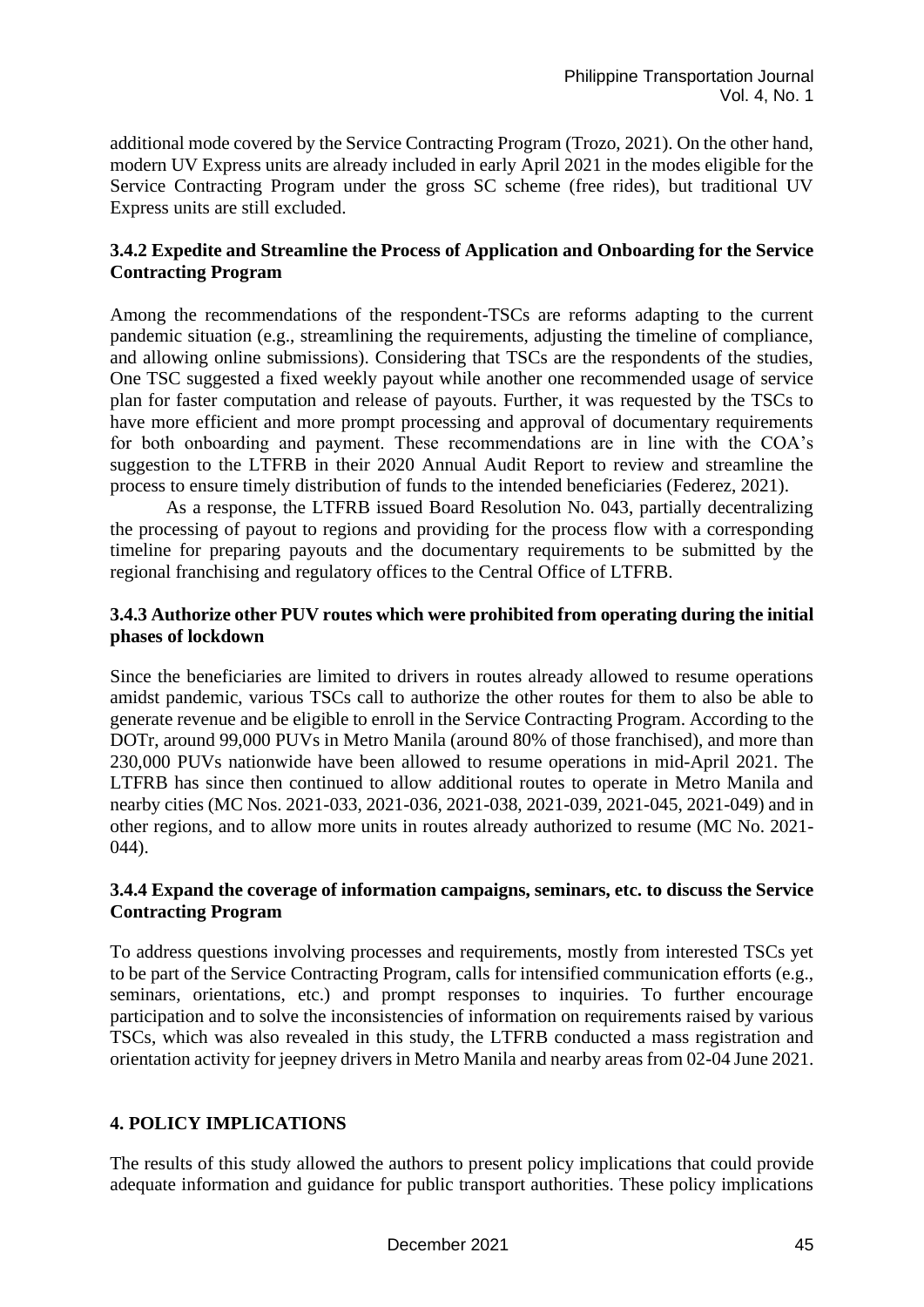could be considered when developing further policies, plans, and programs related to pandemic response and the "new normal."

The policy implications are 1.) ensuring that public transportation remains operational during pandemics; 2.) ensuring that public transport operators / service providers keep sufficient levels of service; 3.) ensuring that public transport policies are flexible and adaptive; 4.) improving and institutionalizing the Service Contracting Program while modernizing the public transport system.

### **4.1 Ensure that public transportation remains operational during pandemics**

In compliance with the Inter-Agency Task Force for the Management of Emerging Infectious Diseases (IATF) guidelines, public transportation operations were suspended in Metro Manila and other areas in the Philippines during the first lockdown or the imposition of the Enhanced Community Quarantine (ECQ). This resulted in the loss of the source of revenue of public transport service providers for months, and limited or restricted the mobility options of "captive riders" or those essential workers who do not have an alternative mode of transportation other than public transport. These adverse effects were recognized, thereby adjusting policies to allow public transport operations in the later imposition of ECQ (i.e., August 2020, March 2021, and August 2021).

Still, the resumption of public transport operations was directed to be in gradual and calibrated phases, the same with the reopening of the economy. According to the DOTr, only around 80% of the PUV units in Metro Manila were allowed to resume as of last April 2021. Reduced access to public transport can exacerbate socio-economic inequalities **(**Hasselwander et al., 2021)**.** Transport costs increased by 17.9 percent compared with 2020, as reported by the Philippine Statistics Authority (PSA) in its April 2021 report on inflation, implying a shortage in public transport (Siy, 2021). If not all routes are opened or allowed to operate, socioeconomic inequalities cannot be avoided, especially for captive riders.

Further, during these times, when PUVs operate at reduced capacities, the government has to ensure the operational requirements for public transportation are still met (Raissa et al., 2021). This then calls for the deployment of all public transport vehicles or non-drastic reduction of public transport supply, even with the risks of losses as a certain level of service needs to be observed (De Vos, 2020) and reinforces the need for Public Transport Authorities to ensure that all PUVs are operational and that the operational requirements are ensured or subsidized through programs like the Service Contracting Program. The opening of all routes will also address the equity issues for those non-operational PUV routes where transport service providers are willing to participate in the program.

In line with the above propositions, the DOTr Secretary, during a radio interview, released a statement on the route expansion plan. The Secretary announced the opening of more traditional and provincial PUV routes amid reports of colorum vehicles transporting people to circumvent quarantine restrictions (Rita, 2021a). In addition, various measures to prevent long queues in transportation hubs have been made public by the DOTr and LTFRB. On the measures provided, the DOTr Secretary and the LTFRB directed public transport operators and service providers to deploy the maximum number of authorized bus units under their contracts and permits to serve more commuters, especially during rush hours (Devio, 2021).

### **4.2 Ensure that public transport operators / service providers keep sufficient levels of service**

While the DOTr reported in April 2021 that around 230,000 PUV units are already allowed to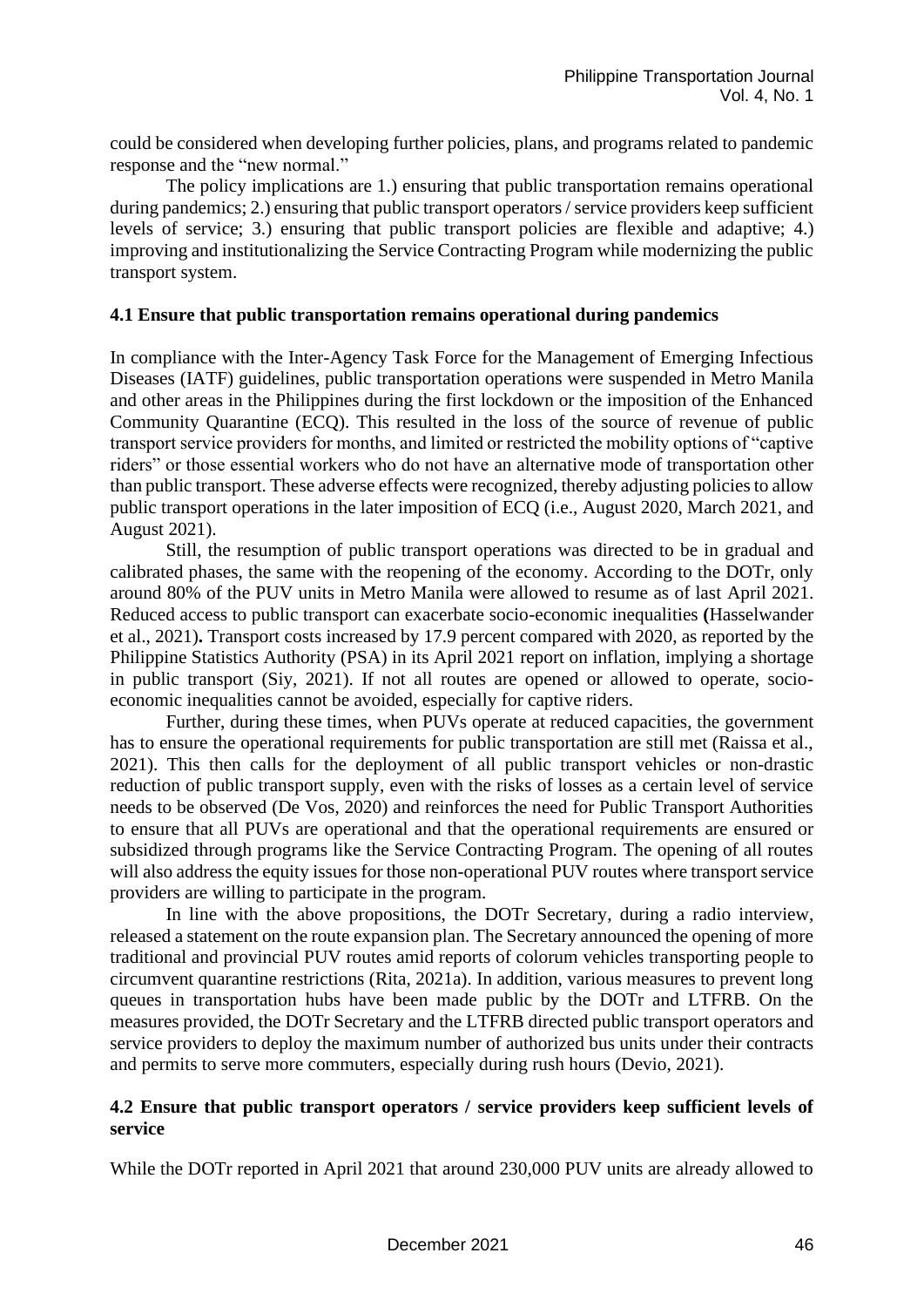operate, the number of actual operating PUV units usually ranges from one-third to one-half of those units with permits (Siy, 2020). In the EDSA Busway alone, less than 400 buses of the 428 units with permits (and 550 units authorized) are operating daily (Galvez, 2021).

As Lima, Carvalho, and Figueiredo (2020) emphasized, mutual support is needed, especially during this pandemic. To guarantee that mobility requirements are met while ensuring that public transport service providers will not suffer any losses, the public transport authorities shall "shoulder most, if not all, of the financial risks" (Siy, 2021). On the other hand, the public transport service providers should first treat public transport as a public service before as a revenue-generating scheme.

This collaboration is evident in the implementation of the Service Contracting Program, in which public transportations are partially or wholly subsidized by the Philippine government, and a certain service level is maintained by the service providers (Siy, 2020). To maintain trust between the parties, the DOTr and LTFRB shall ensure timely and accurate payments, and the public transport service providers shall strictly follow the service plan. As both parties have encountered concerns such as delayed payouts (Rey, 2021a) and fewer PUV units being deployed compared to those with permits or enrolled in the program (Galvez, 2021), reforms in the payment processes and monitoring mechanisms should be enacted, and communication links must be strengthened in the next phase of the implementation. Once these program implementation concerns are addressed, the DOTr and LTFRB should carefully consider the possibility of imposing penalties on public transport operators whenever they fail to deliver the agreed-upon levels of service.

Once these policy and program issues are addressed, public transport operators and service providers must prioritize service delivery over income and fare revenue, especially during pandemics.

#### **4.3 Ensure that public transport policies are flexible and adaptive**

As the Service Contracting Program is relatively a new initiative in the Philippines, policies and guidelines, while anchored on best practices of the other countries, should allow flexibility to address concerns and immediately adjust during the early phase of implementation. Policies should also be reviewed constantly, even after the transition phase of the program, based on feedback from public transport service providers and commuters, among others. Like any legislation, it should evolve in alignment with practicality and broader strategies (EMTA, 2021). This highlights the importance of transportation planning and governance as an iterative process.

Peripheral to transport policy flexibility, the provisions on utilization of funds under Bayanihan II require drivers as the program's primary beneficiaries. Considering the current setup in the transportation industry in the country in which all maintenance and operating expenses, including the drivers' salary, are being shouldered by the operator, contracting drivers exclusively is considered a challenge to the implementation of the program. Future legislation and policies must be flexible and adaptive enough to ensure smooth implementation and actualize the program's goals and objectives.

Further, in the Philippines, considering the slow digital adaptation (World Bank, 2020) and technology disparity across provinces, the introduction of the use of new technologies shall come with a firm transitory mechanism from an offline or manual monitoring system to a technology-assisted one. While the data generated from the online monitoring system is the primary basis of computation for payouts, manual certifications shall be allowed, at least for the first few months, especially in instances in which the system fails or in areas where there are challenges in connectivity. This was recognized by the LTFRB Board Resolution No. 043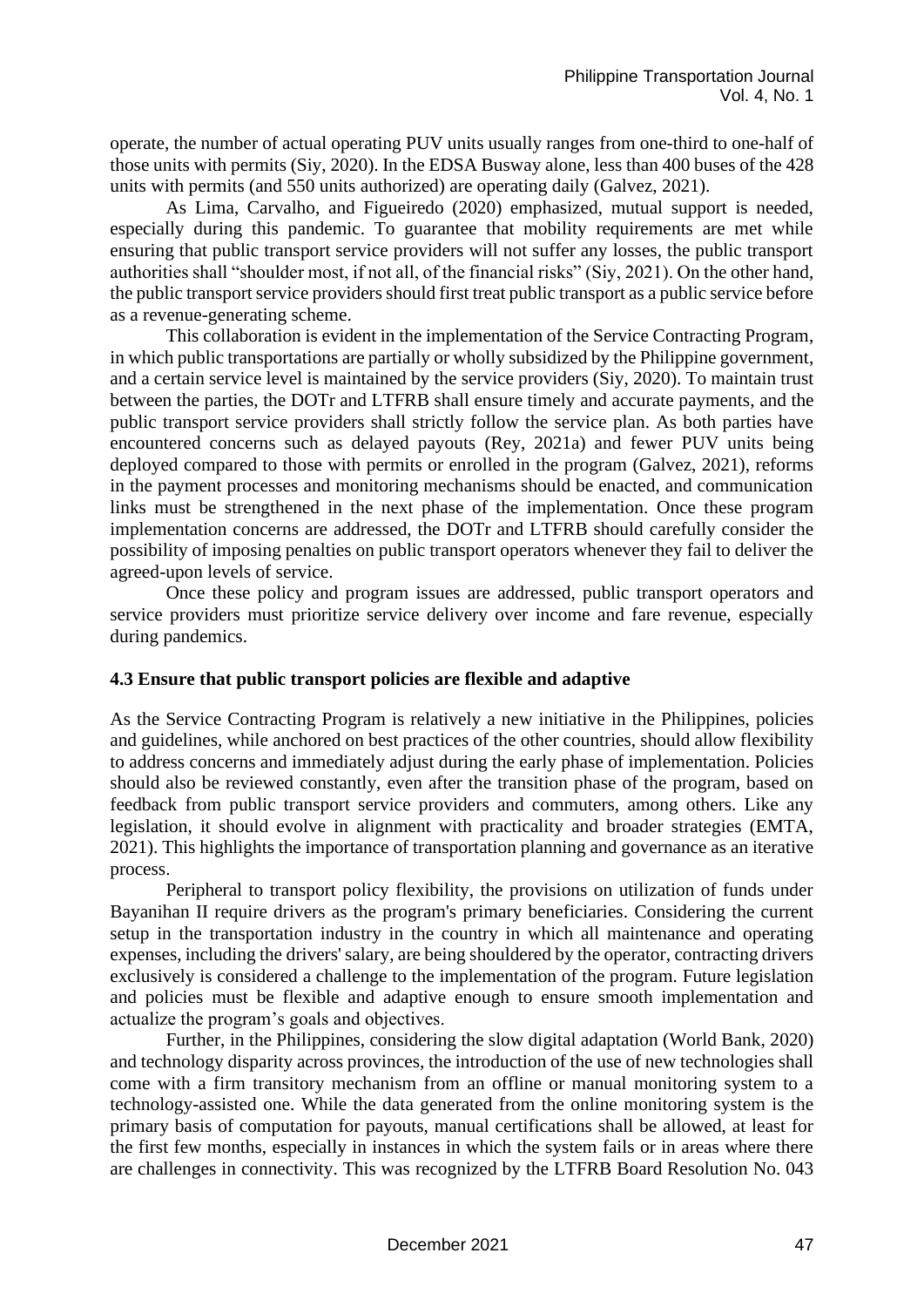in which submission of certified manual monitoring forms is accepted for payout computation in certain areas.

### **4.4 Improve and institutionalize the Service Contracting Program while modernizing the public transport system**

The results of this study imply that the Service Contracting Program shall not be just seen as just a COVID-19 crisis response program but as an essential program to further improve the public transportation system even after this pandemic. The Service Contracting Program addresses the main issues of the current transportation system, which is highly dependent on fares and ridership, hence, remains vulnerable to disruptions. It is the best time to institutionalize the program as one of the flagship projects in the country (Siy, 2021).

The Service Contracting Program can also improve the "creditworthiness" of the public transport service providers due to stable cash flow. Hence, it may help modernize their fleet (Siy, 2020), which is in line with the goal of the PUV Modernization Program. The benefits of this program, paired with route efficiency due to proper route planning and operation efficiency brought by efficient fleet management, will surely improve the viability and reliability of public transport operations.

On the other hand, the commuters will benefit as the level of service is expected to be improved through the Service Contracting Program. Since the payment is based on kilometerrun and not on ridership, operators are expected to be encouraged to deploy more units and have more roundtrips, hence, improving reliability and predictability of service. This is aligned with the key findings of Wallis and Bray (2014) in Australian cities where improvements in service quality and delivery were evident in the increase in passenger satisfaction rate and has been primarily achieved through procured and contracted bus services with the private sector.

#### **5. CONCLUSION**

The results of this study revealed that the Service Contracting Program is an important measure to address COVID-19 related operational issues of public transportation in the Philippines. The program not only allows PUV operators to veer away from the long-standing reliance on fare collection and revenues, but also allows public transport authorities to impose and ensure compliance with performance standards based on service plans. This is a win-win arrangement for public transport operators, commuters, and regulators. On one hand, public transport operators are ensured of income based on kilometer-run, while commuters enjoy free public transport rides (on selected routes), safer and more reliable transportation services.

This is consistent with the commentaries of Welle and Avelleda (2020), citing that public transportation will require reliable assistance in order to provide high-quality service and restore passengers' confidence. The authors point out that national and state governments may need to continue adopting fiscal measures to ensure that public transportation is reliable and of good quality and ensure that systems remain operational once regular demand returns. Such a strategy would also ensure that captive riders can continue to rely on public transportation.

The COVID-19 pandemic also accelerated the implementation of the first-ever Service Contracting Program for road-based public transportation in the Philippines. Issues and challenges are expected in the initial implementation, but public transport authorities are expected to adjust and adapt. This highlights the importance of planning and governance as an iterative process.

The results of this study highlighted the concerns of TSCs related to the onboarding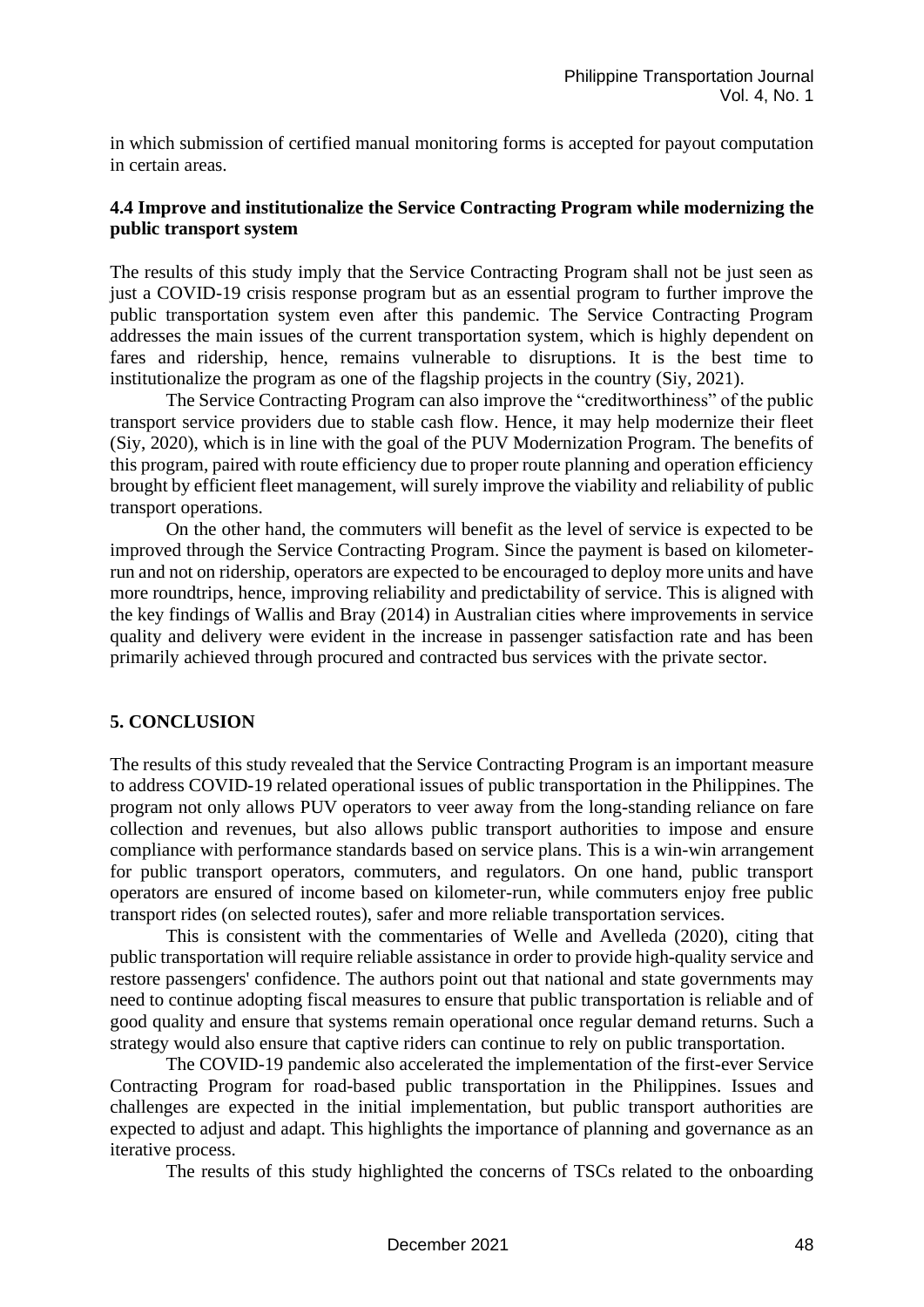process, delays in the processing of payrolls, issues with the online monitoring system, and subsidy-related issues. The DOTr and LTFRB, both in charge of managing and implementing the project, have so far implemented policies and activities to address these issues. These public transport authorities need to ensure that succeeding policies and interventions remain flexible and adaptive.

Meanwhile, key recommendations from the TSCs relative to the continuous implementation of the program were related to the expansion of the covered beneficiaries, expediting the processes and procedures, authorization of more routes previously prohibited from operation due to the COVID-19 lockdown, and intensified communication efforts.

Lastly, this study presented policy implications, which could provide adequate information and guidance for public transport authorities when developing further policies, plans, and programs related to pandemic response and for the "new normal."

It is recommended that public transport authorities 1.) ensure that public transportation remains operational during pandemics; 2.) ensure that public transport policies are flexible and adaptive; 3.) ensure that public transport operators / service providers keep sufficient levels of service; 4.) improve and institutionalize the Service Contracting Program while modernizing the public transport system.

### **REFERENCES**

- Alexandersson, G., Hultén, S., & Jardón, J. J. (2020). Hybrid markets in public transport– contract design, performance and conflicts. *Research in Transportation Economics*, *83*, 100897.
- Arellana, J., Márquez, L., & Cantillo, V. (2020). COVID-19 outbreak in Colombia: An analysis of its impacts on transport systems. *Journal of Advanced Transportation, 2020*.
- Attard, M. (2012). Reforming the urban public transport bus system in Malta: Approach and acceptance. Transportation Research Part A: Policy and Practice, 46(7), 981-992.
- Bajada, T. and Titheridge, H. (2016). To contract or to operate publicly? Observations from the bus service reform transition process in Malta. Research in Transportation Economics, 59, 281-291.
- Betarelli Junior, A. A. B., Faria, W. R., Proque, A. L., Perobelli, F. S., and de Almeida Vale, V. (2021). COVID-19, Public Agglomerations and Economic Effects: Assessing the Recovery Time of Passenger Transport Services in Brazil. *Transport Policy, 110*, 254- 272.
- Bucsky, P. (2020). Modal share changes due to COVID-19: The case of Budapest. *Transportation Research Interdisciplinary Perspectives*, *8*, 100141.
- Cerrudo, A. A. (2021, August 13). *COA calls out LTFRB for using only 1% of P5.5-B budget for drivers' assistance*. UNTV. [https://www.untvweb.com/news/coa-calls-out-](https://www.untvweb.com/news/coa-calls-out-ltfrb-for-using-only-1-of-p5-5-b-budget-for-drivers-assistance/) ltfrb[for-using-only-1-of-p5-5-b-budget-for-drivers-assistance/](https://www.untvweb.com/news/coa-calls-out-ltfrb-for-using-only-1-of-p5-5-b-budget-for-drivers-assistance/)
- Dementiev, A. (2018). Contracting out public transport services to vertical partnerships. *Research in Transportation Economics*, *69*, 126-134.
- Department for Transport, United Kingdom. (2020, July 25). "Coronavirus (COVID-19): safer travel guidance for passengers." DfT, United Kingdom. [https://www.gov.uk/guidance/coronavirus-covid-19-safer-travelguidance-for](https://www.gov.uk/guidance/coronavirus-covid-19-safer-travelguidance-for-passengers)[passengers.](https://www.gov.uk/guidance/coronavirus-covid-19-safer-travelguidance-for-passengers)
- Devio, L. (2021, June 15). DOTr, LTFRB to implement measures to avoid long queues at transpo hubs. The Manila Times. [https://www.manilatimes.net/2021/06/15/latest](https://www.manilatimes.net/2021/06/15/latest-stories/dotr-ltfrb-to-implement-measures-to-avoid-long-queues-at-transpo-hubs/1803298)[stories/dotr-ltfrb-to-implement-measures-to-avoid-long-queues-at-transpo-](https://www.manilatimes.net/2021/06/15/latest-stories/dotr-ltfrb-to-implement-measures-to-avoid-long-queues-at-transpo-hubs/1803298)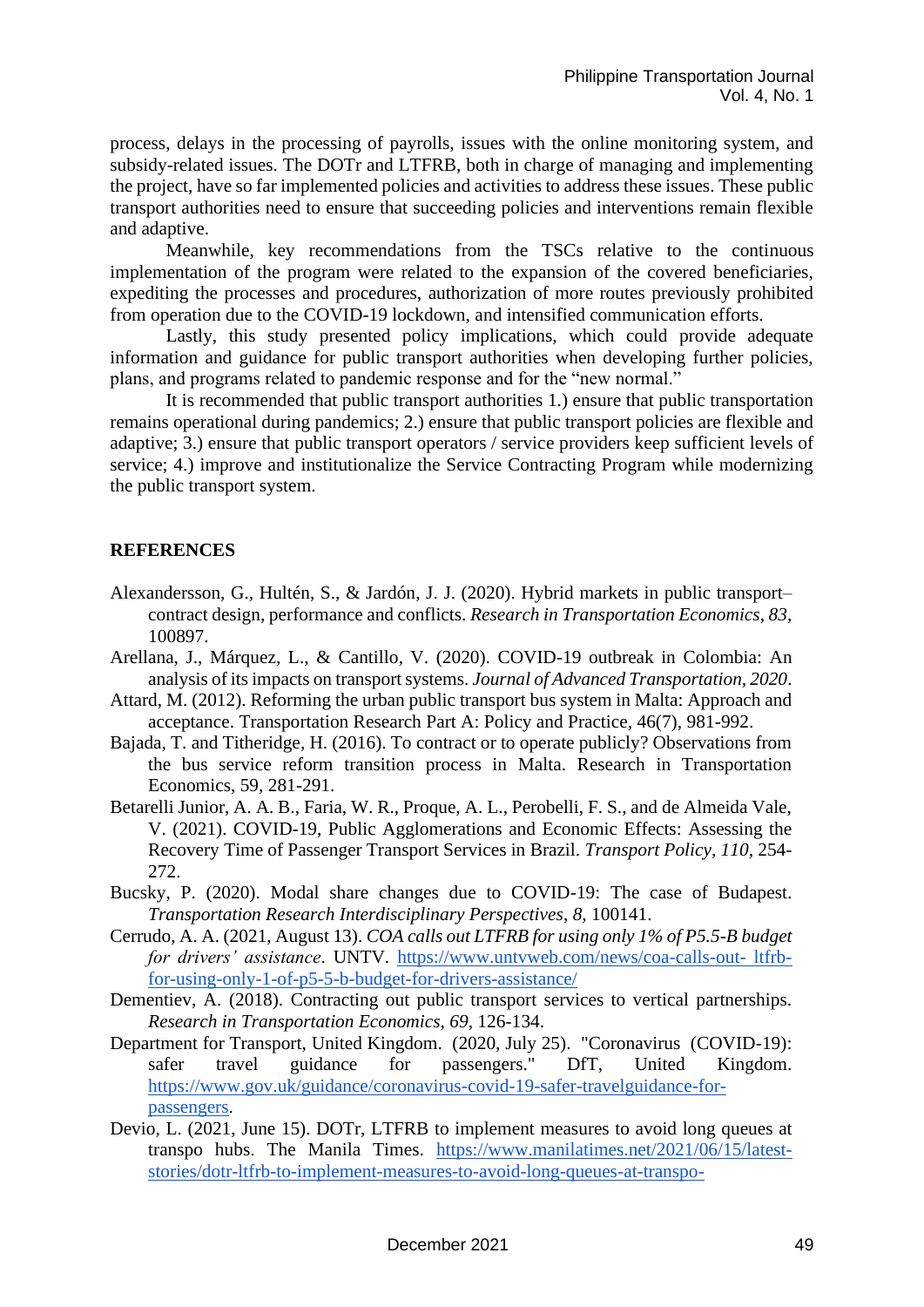[hubs/1803298](https://www.manilatimes.net/2021/06/15/latest-stories/dotr-ltfrb-to-implement-measures-to-avoid-long-queues-at-transpo-hubs/1803298) 

- De Vos, J. (2020). The effect of COVID-19 and subsequent social distancing on travel behavior. Transportation Research Interdisciplinary Perspectives, 5, 100121.
- Ding, H., & Zhang, J. (2021). Dynamic associations between temporal behavior changes caused by the COVID-19 pandemic and subjective assessments of policymaking: A case study in Japan. *Transport Policy, 110*, 58-70.
- European Metropolitan Transport Authorities (EMTA). (2021). COVID-19 exit strategies for public transport authorities.
- Federez, M. (2021, August 13). *LTFRB defends slow pace of fund release for service contracting program*. UNTV. [https://www.untvweb.com/news/ltfrb-defends-slow](https://www.untvweb.com/news/ltfrb-defends-slow-pace-of-fund-release-for-service-contracting-program/)[pace-of-fund-release-for-service-contracting-program/](https://www.untvweb.com/news/ltfrb-defends-slow-pace-of-fund-release-for-service-contracting-program/)
- Flores Filho, J.F. (2021) Transportes Pedem Socorro, Artigo. Associação Nacional dos Transportadores de Passageiros sobre Trilhos (ANPTrilhos), Rio de Janeiro (2021). (in Portuguese).
- Federal Transit Administration (FTA) (2020. U.S. Transportation Secretary Elaine L. Chao Announces \$25 Billion to Help Nation's Public Transportation Systems Respond to COVID-19. FTA. [https://www.transit.dot.gov/about/news/us-transportation-secretary](https://www.transit.dot.gov/about/news/us-transportation-secretary-elaine-l-chao-announces-25-billion-help-nations-public)  [-elaine-l-chao-announces-25-billion-help-nations-public](https://www.transit.dot.gov/about/news/us-transportation-secretary-elaine-l-chao-announces-25-billion-help-nations-public)
- Galvez, D. (2021, June 17). *LTFRB: Less than 400 buses serve up to 182,000 Edsa Busway commuters daily.* Inquirer. [https://newsinfo.inquirer.net/1447464/ltfrb-less-than-400-](https://newsinfo.inquirer.net/1447464/ltfrb-less-than-400-buses-serve-up-to-182000-edsa-busway-commuters-daily#ixzz73h97XpfT)

[buses-serve-up-to-182000-edsa-busway-commuters-daily#ixzz73h97XpfT.](https://newsinfo.inquirer.net/1447464/ltfrb-less-than-400-buses-serve-up-to-182000-edsa-busway-commuters-daily#ixzz73h97XpfT)

- Gulibon, G. R. (2006). Competitive Contracting of Bus Services: The International Experience. *Allegheny Institute for Public Policy*.
- Gutierrez, A., Miravet, D., and Domenech, A. (2020). Covid-19 and Urban Public Transport Services: Emerging Challenges and Research Agenda. Journal of Cities and Health. *Cities & Health,* 1-4.
- Gwilliam, K. (2003). Urban transport in developing countries. *Transport Reviews, 23*(2), 197–216.
- Hamad, E. O., Savundranayagam, M. Y., Holmes, J. D., Kinsella, E. A., and Johnson, A. M. (2016). Toward a mixed-methods research approach to content analysis in the digital age: the combined content-analysis model and its applications to health care Twitter feeds. *Journal of medical Internet research*, *18*(3), e60.
- Hasselwander, M., Tamagusko, T., Bigotte, J. F., Ferreira, A., Mejia, A., and Ferranti, E. J. (2021). Building back better: The COVID-19 pandemic and transport policy implications for a developing megacity. *Sustainable Cities and Society, 69*, 102864.
- Hensher, D. A., & Houghton, E. (2003). Implementing performance-based quality contracts in the bus sector: growing patronage and post-transitional arrangements. In *International Conference on Competition and Ownership in Land Passenger Transport,* 8, 1-27.
- Institute for Transport Research of the German Aerospace Center (DLR) (2020). How is Corona changing our mobility? Use of transport, shopping, work and travel behavior. DLR. [https://verkehrsforschung.dlr.de/de/news/dlr-befragung-wie-veraendert-corona](https://verkehrsforschung.dlr.de/de/news/dlr-befragung-wie-veraendert-corona-unsere-mobilitaet)[unsere-mobilitaet](https://verkehrsforschung.dlr.de/de/news/dlr-befragung-wie-veraendert-corona-unsere-mobilitaet)
- Kurth, M., Kozlowski, W., Ganin, A., Mersky, A., Leung, B., Dykes, J., ... & Linkov, I. (2020). Lack of resilience in transportation networks: Economic implications. *Transportation Research Part D: Transport and Environment, 86,* 102419.
- Labonté-LeMoyne, É., Chen, S. L., Coursaris, C. K., Sénécal, S., & Léger, P. M. (2020). The unintended consequences of COVID-19 mitigation measures on mass transit and car use. *Sustainability, 12*(23), 9892.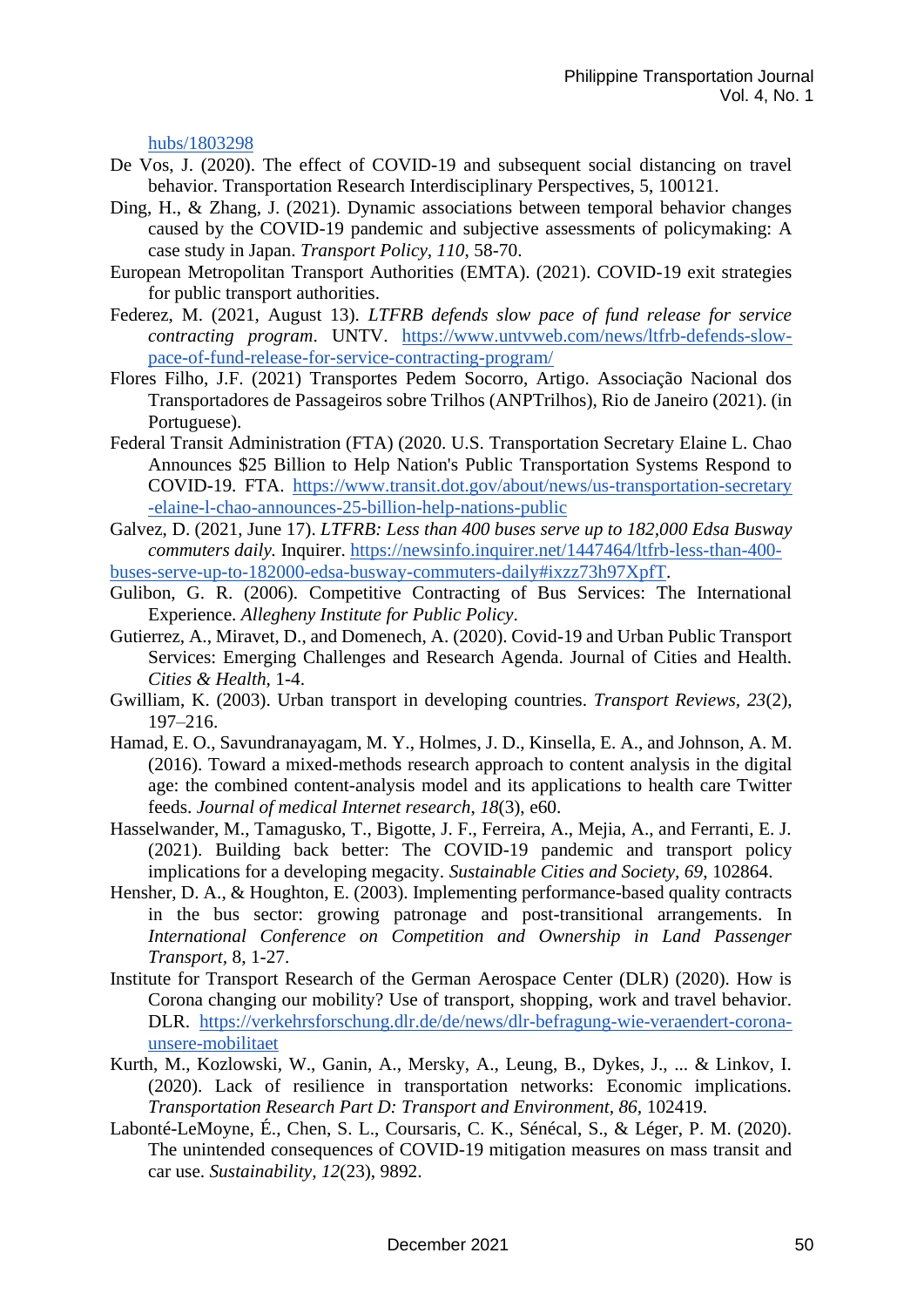- Lima, G. C. L. D. S., Carvalho, G. S. D. D., and Figueiredo, M. Z. (2020). Incomplete contracts for bus service during the COVID-19 pandemic. *Revista de Administração Pública*, *54*, 994-1009.
- Luna, F. (2021, April 7). *LTFRB chairman Delgra urged: Act now on transport situation*. PhilStar. [https://www.philstar.com/headlines/2021/04/07/2089514/ltfrb-chairman](https://www.philstar.com/headlines/2021/04/07/2089514/ltfrb-chairman-delgra-urged-act-now-transport-situation)[delgra-urged-act-now-transport-situation](https://www.philstar.com/headlines/2021/04/07/2089514/ltfrb-chairman-delgra-urged-act-now-transport-situation)

Mansor, N., and Awang, K. (2021). Content Analysis of Facebook Food Community Meaning in a Time of Crisis. *South Asian Journal of Tourism and Hospitality*, *1*(1).

- National Association Of Urban Transport Companies (NTU) (2020). Covid-19 and public transport by bus: impacts on the sector and actions taken. Brasilia: NTU. (in Portuguese)
- National Association Of Urban Transport Companies (NTU) (2021, March 16). *Urban public transport is on the brink of bankruptcy after a year of pandemic.* NTU. <https://www.ntu.org.br/novo/NoticiaCompleta.aspx?idArea=10&idNoticia=1478>
- National Transport Confederation (CNT) (2021). Transport Impact Survey Covid-19 6th round.
- Papaioannou, P., Adamantidou, E., Komnianou, D., Vizmpa, C., Xenidis, Y., (2014). Tendering and awarding of public transport services under imperfect market conditions: the case of Thessaloniki Greater Area, Greece. Transport Research Arena, Paris.
- Parsons, A. (2013). Using social media to reach consumers: A content analysis of official Facebook pages. *Academy of Marketing Studies Journal*, *17*(2), 27-36.
- Pawar, Digvijay S., Ankit Kumar Yadav, Ninad Akolekar, and Nagendra R. Velaga. "Impact of physical distancing due to novel coronavirus (SARS-CoV-2) on daily travel for work during transition to lockdown." *Transportation research interdisciplinary perspectives* 7 (2020): 100203.
- Persaud, N., and Dagher, R. (2021). The Importance of Monitoring and Evaluation for Decision-Making. In *The Role of Monitoring and Evaluation in the UN 2030 SDGs Agenda* (pp. 89-117). Palgrave Macmillan, Cham.
- Petrov, A. I., & Petrova, D. A. (2020). Sustainability of transport system of large Russian city in the period of COVID-19: Methods and results of assessment. *Sustainability, 12*(18), 7644.
- Przybylowski, A., Stelmak, S., & Suchanek, M. (2021). Mobility behaviour in view of the impact of the COVID-19 pandemic—public transport users in Gdansk case study. *Sustainability, 13*(1), 364.
- Ragasa, F. Y. W. (2021, June 20). *LTFRB to suspend service contracting, free ride programs as Bayanihan 2 expires*. INQUIRER.NET. [https://newsinfo.inquirer.net/](https://newsinfo.inquirer.net/1453383/ltfrb-to-suspend-service-contracting-free-ride-programs-as-bayanihan-2-expires#ixzz73cym807k)  [1453383/ltfrb-to-suspend-service-contracting-free-ride-programs-as-bayanihan-2](https://newsinfo.inquirer.net/1453383/ltfrb-to-suspend-service-contracting-free-ride-programs-as-bayanihan-2-expires#ixzz73cym807k) [expires#ixzz73cym807k](https://newsinfo.inquirer.net/1453383/ltfrb-to-suspend-service-contracting-free-ride-programs-as-bayanihan-2-expires#ixzz73cym807k)
- Raissa, G., Christy, F., Sihotang, S., and Wijaya, K. (2021). Rethinking Inclusive City Development Amid COVID-19: The Indonesian Context. *Journal of Regional and City Planning, 32*(1), 71-82.
- Ramirez, D., Klinkhammer M., Rowland, L., (2021). Covid-19 Transmission During Transportation of 1st to 12th Grade Students: Experience of an Independent School in Virginia. *Journal of School Health, American School Health Association, 91*(9), 678- 682.
- Rey, A. (2021a, 05 May). Delayed, inadequate payments hound LTFRB's PUV contracting program. Rappler. [https://www.rappler.com/nation/payment-issues-ltfrb-public](https://www.rappler.com/nation/payment-issues-ltfrb-public-utility-vehicle-contracting-program)[utility-vehicle-contracting-program.](https://www.rappler.com/nation/payment-issues-ltfrb-public-utility-vehicle-contracting-program)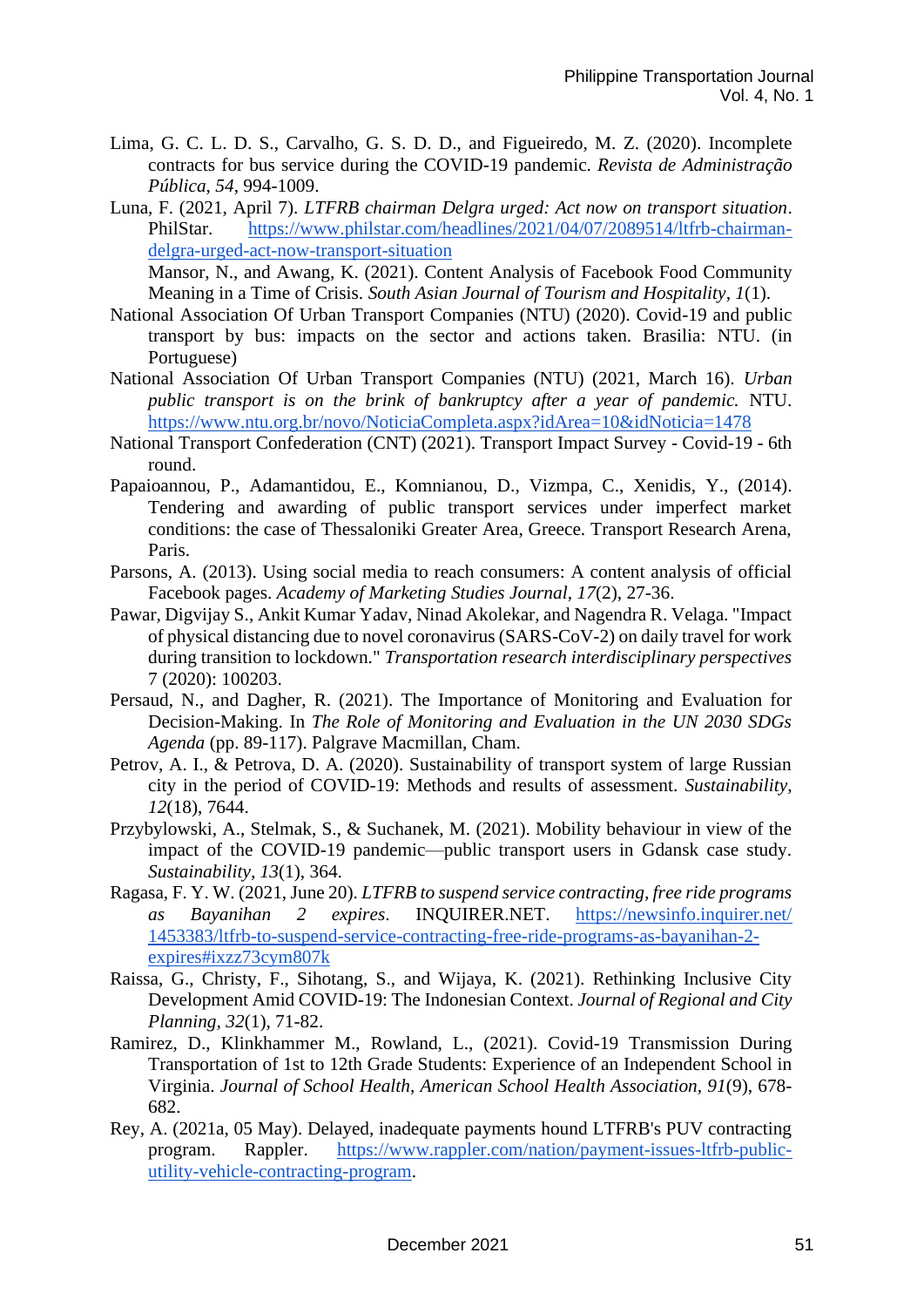- Rey, A. (2021b, 29 June). *As Bayanihan 2 expires, LTFRB to use 2021 budget for PUV program*. Rappler. [https://www.rappler.com/nation/ltfrb-to-use-2021-budget-public](https://www.rappler.com/nation/ltfrb-to-use-2021-budget-public-utility-vehicle-service-contracting-program)[utility-vehicle-service-contracting-program](https://www.rappler.com/nation/ltfrb-to-use-2021-budget-public-utility-vehicle-service-contracting-program)
- Rita, J. (2021a, April 7). *DOTr opening more routes due to 'human smuggling' -Tugade*. GMA News Online. [https://www.gmanetwork.com/news/news/nation/782777/dotr](https://www.gmanetwork.com/news/news/nation/782777/dotr-opening-more-routes-due-to-human-smuggling-tugade/story/)[opening-more-routes-due-to-human-smuggling-tugade/story/](https://www.gmanetwork.com/news/news/nation/782777/dotr-opening-more-routes-due-to-human-smuggling-tugade/story/)
- Rita, J. (2021b, June 9). *Only 20K of 62K registered drivers accepted for aid program so far —LTFRB*. GMA News Online. [https://www.gmanetwork.com/news/news/nation/](https://www.gmanetwork.com/news/news/nation/790853/only-20k-of-62k-registered-drivers-accepted-for-aid-program-so-far-ltfrb/story/)  [790853/only-20k-of-62k-registered-drivers-accepted-for-aid-program-so-far](https://www.gmanetwork.com/news/news/nation/790853/only-20k-of-62k-registered-drivers-accepted-for-aid-program-so-far-ltfrb/story/)[ltfrb/story/](https://www.gmanetwork.com/news/news/nation/790853/only-20k-of-62k-registered-drivers-accepted-for-aid-program-so-far-ltfrb/story/)
- Rothengatter, W., Zhang, J., Hayashi, Y., Nosach, A., Wang, K., and Oum, T. H. (2021). Pandemic waves and the time after Covid-19–Consequences for the transport sector. *Transport Policy, 110*, 225-237.
- San Juan, A. D. (2020, October 20). *LTFRB starts service contracting to benefit jeepney and bus drivers*. Manila Bulletin. [https://mb.com.ph/2020/10/20/ltfrb-starts-service](https://mb.com.ph/2020/10/20/ltfrb-starts-service-contracting-to-benefit-jeepney-and-bus-drivers/)  [contracting-to-benefit-jeepney-and-bus-drivers/](https://mb.com.ph/2020/10/20/ltfrb-starts-service-contracting-to-benefit-jeepney-and-bus-drivers/)
- Sarriera, J. M., Salvucci, F. P., and Zhao, J. (2018). Worse than Baumol's disease: The implications of labor productivity, contracting out, and unionization on transit operation costs. *Transport Policy*, *61*, 10-16.
- Schwartz, H. A., and Ungar, L. H. (2015). Data-driven content analysis of social media: A systematic overview of automated methods. *The Annals of the American Academy of Political and Social Science, 659*, 78–94.
- Schiochet, F. (2020). *Projeto de Lei no 3364/20*. Chamber of Deputies Palace of the National Congress. https://www.camara.leg.br/proposicoesWeb/prop\_mostrarintegra; [jsessionid=node013g6k5jpfxmil19lxzvexjzzof13284073.node0?codteor=1904619&fil](https://www.camara.leg.br/proposicoesWeb/prop_mostrarintegra;jsessionid=node013g6k5jpfxmil19lxzvexjzzof13284073.node0?codteor=1904619&filename=PL+3364/2020) [ename=PL+3364/2020](https://www.camara.leg.br/proposicoesWeb/prop_mostrarintegra;jsessionid=node013g6k5jpfxmil19lxzvexjzzof13284073.node0?codteor=1904619&filename=PL+3364/2020) (in Portuguese)
- Shakibaei, S., De Jong, G. C., Alpkökin, P., & Rashidi, T. H. (2021). Impact of the COVID-19 pandemic on travel behavior in Istanbul: A panel data analysis. *Sustainable cities and society*, *65*, 102619.
- Shen, J., Duan, H., Zhang, B., Wang, J., Ji, J. S., Wang, J., ... & Shi, X. (2020). Prevention and control of COVID-19 in public transportation: Experience from China. *Environmental pollution*, 115291.
- Shokouhyar, S., Shokoohyar, S., Sobhani, A., and Gorizi, A. J. (2021). Shared mobility in Post-COVID era: New challenges and opportunities. Su*stainable Cities and Society, 67*, 102714.
- Silver, A. and Matthews, L. (2017). The use of Facebook for information seeking, decision support, and self-organization following a significant disaster, *Information, Communication & Society*, 20:11, 1680-1697.
- Siy, R. (2020, September 05). *Service contracting needed for economic recovery.* Manila Bulletin. [https://www.manilatimes.net/2020/09/05/business/columnists-business/](https://www.manilatimes.net/2020/09/05/business/columnists-business/service-contracting-needed-for-economic-recovery/764278)  [service-contracting-needed-for-economic-recovery/764278](https://www.manilatimes.net/2020/09/05/business/columnists-business/service-contracting-needed-for-economic-recovery/764278)
- Siy, R. (2021, May 08). *Our public transportation emergency.* Manila Bulletin. [https://www.manilatimes.net/2021/05/08/business/columnists-business/our-public](https://www.manilatimes.net/2021/05/08/business/columnists-business/our-public-transportation-emergency/871334)[transportation-emergency/871334](https://www.manilatimes.net/2021/05/08/business/columnists-business/our-public-transportation-emergency/871334)
- Statista. (2021, June 21). *Number of Facebook users in the Philippines from 2017 to 2019 with a forecast until 2025 (in millions)*. Statista. <https://www.statista.com/statistics/490455/number-of-philippines-facebook-users/>
- Suzara, Z., Abante, K., Chang, K., Encarnacion, A., Naval, G., Rojo, C., Daos, J., Osorio, J., Tanganco, L. (2021). Move People, Not Just Cars: Correcting the systemic